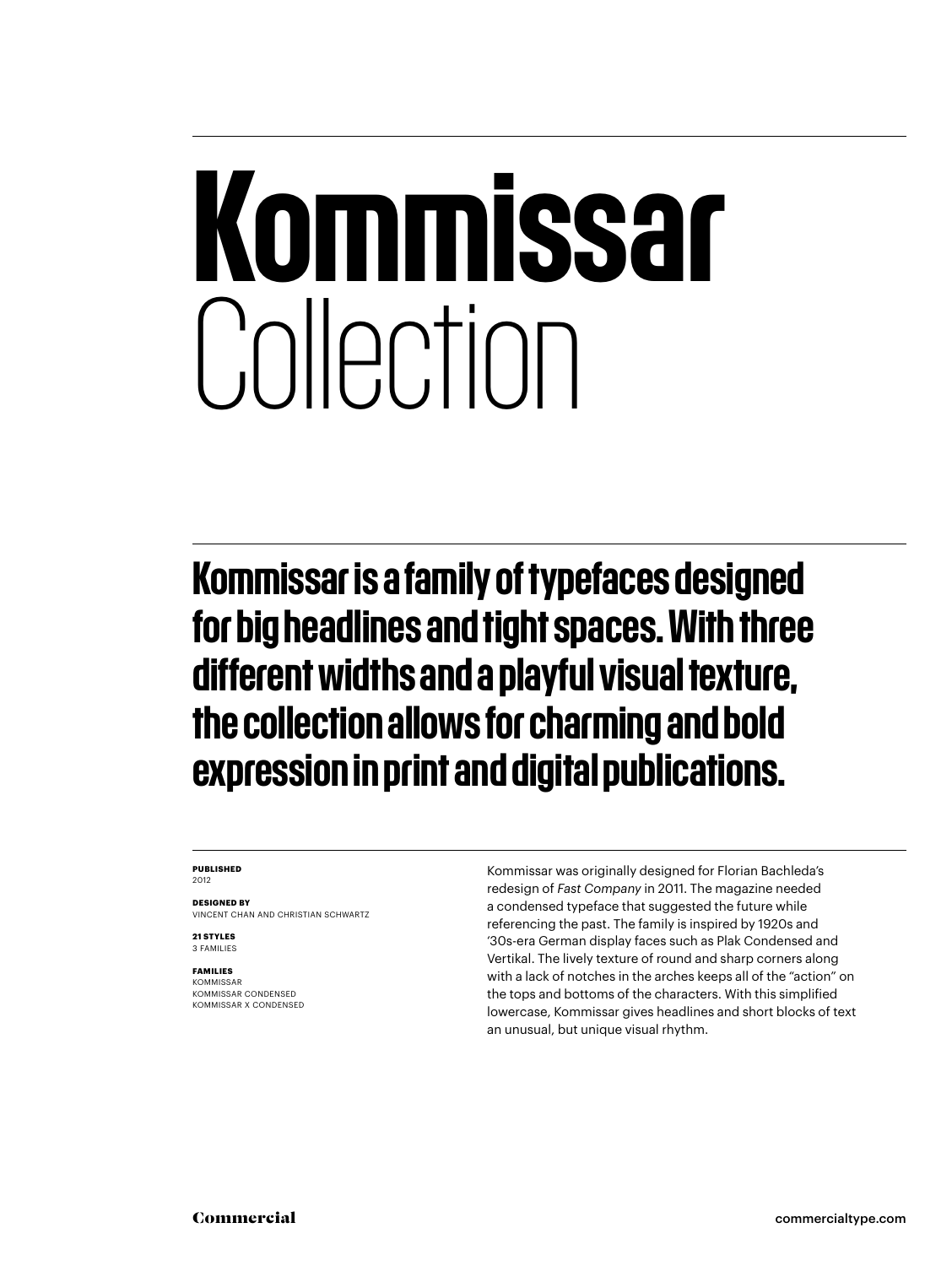## Kommissar

Developed for print and screen-based editorial projects, Kommissar balances the need to be direct, compact, and distinctive with the ability to be both expressive and pragmatic.

#### **PUBLISHED** 2012

**DESIGNED BY** VINCENT CHAN AND CHRISTIAN SCHWARTZ

**7 STYLES** 7 WEIGHTS W/O ITALICS

**FEATURES**

PROPORTIONAL LINING FIGURES PREBUILT FRACTIONS

When approached by *Fast Company* creative director Florian Bachleda to provide the typographic palette for his redesign of the magazine in 2011, designers Christian Schwartz and Vincent Chan knew that their headline typeface needed to help support the goals of the redesign: making the magazine feel bright, open, fast-paced, and unabashedly digital. With webfonts still in their infancy, the stylized shapes of Kommissar's characters allowed the typeface to work well on screen and were a clear signal to readers that the *Fast Company* website was not using boring system fonts. This helped maintain the unique feel and energetic attitude of the print magazine on the web. This width of Kommissar, the widest of the three, works well even at small sizes on small screens.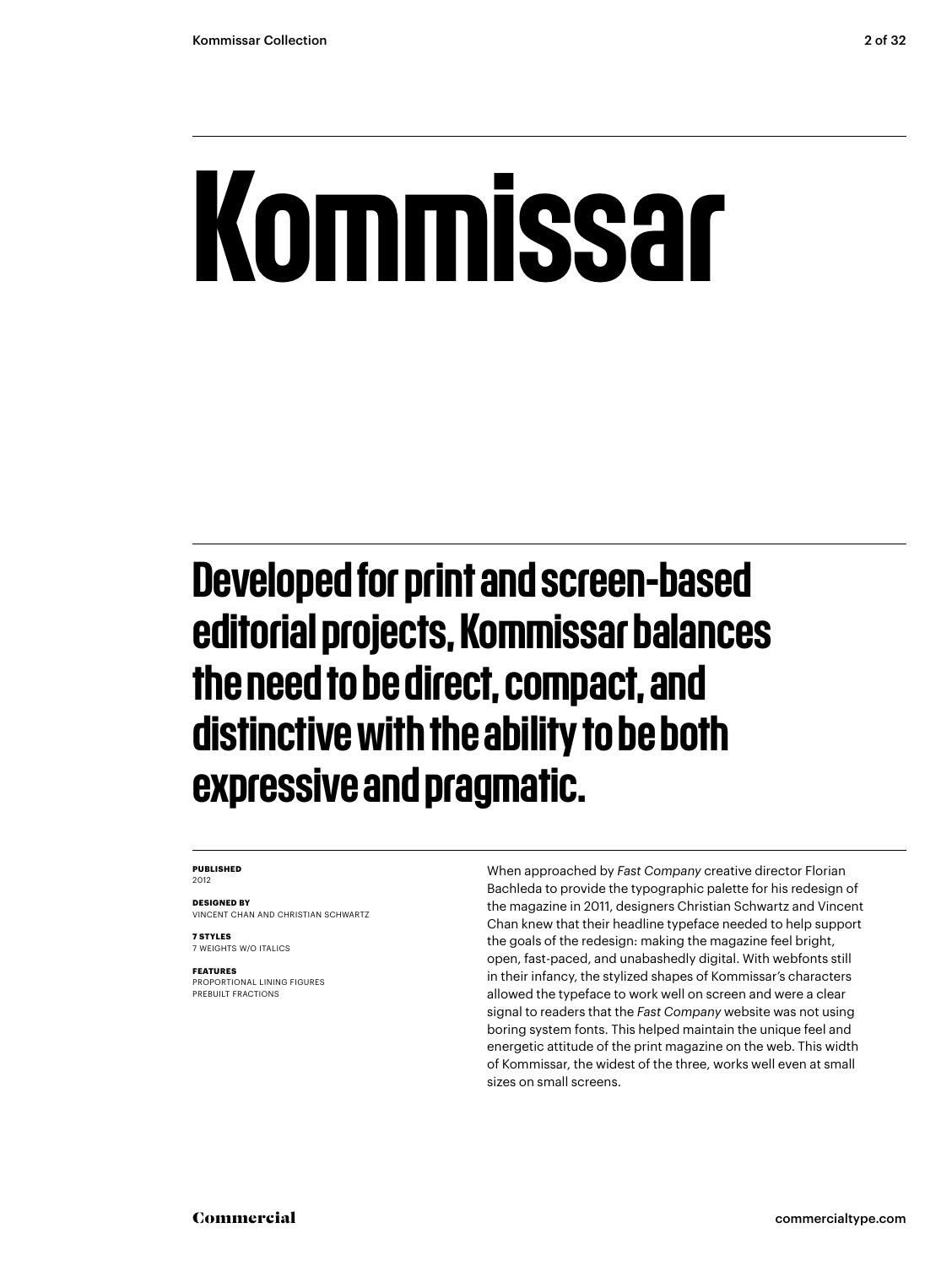Kommissar Thin Kommissar Extralight Kommissar Light Kommissar Regular Kommissar Medium **Kommissar Bold** Kommissar Ultra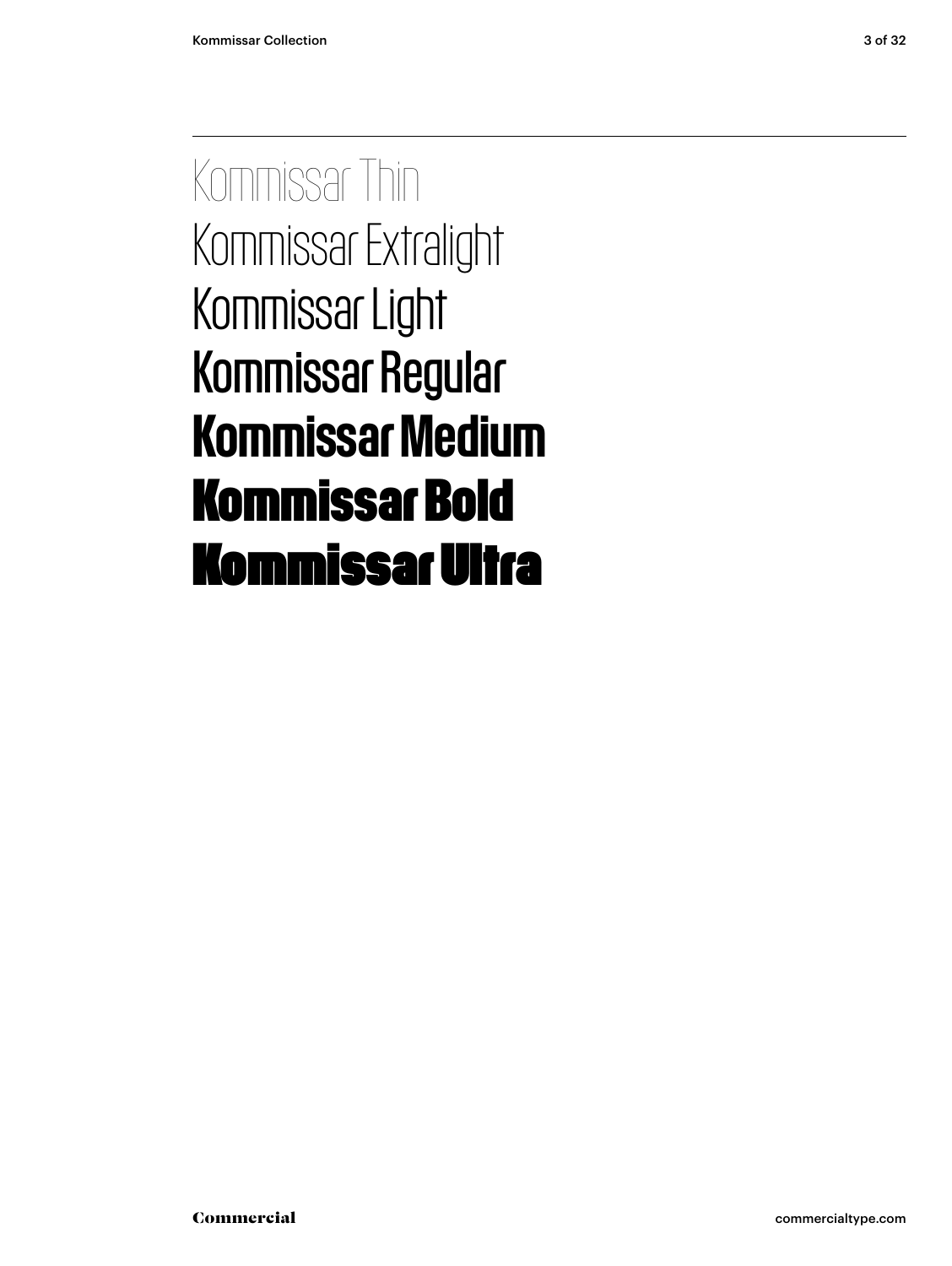

KOMMISSAR THIN, 100 PT

# CCOMMOdated HYDROGRAPHIC Écologiquement

KOMMISSAR EXTRALIGHT, 100 PT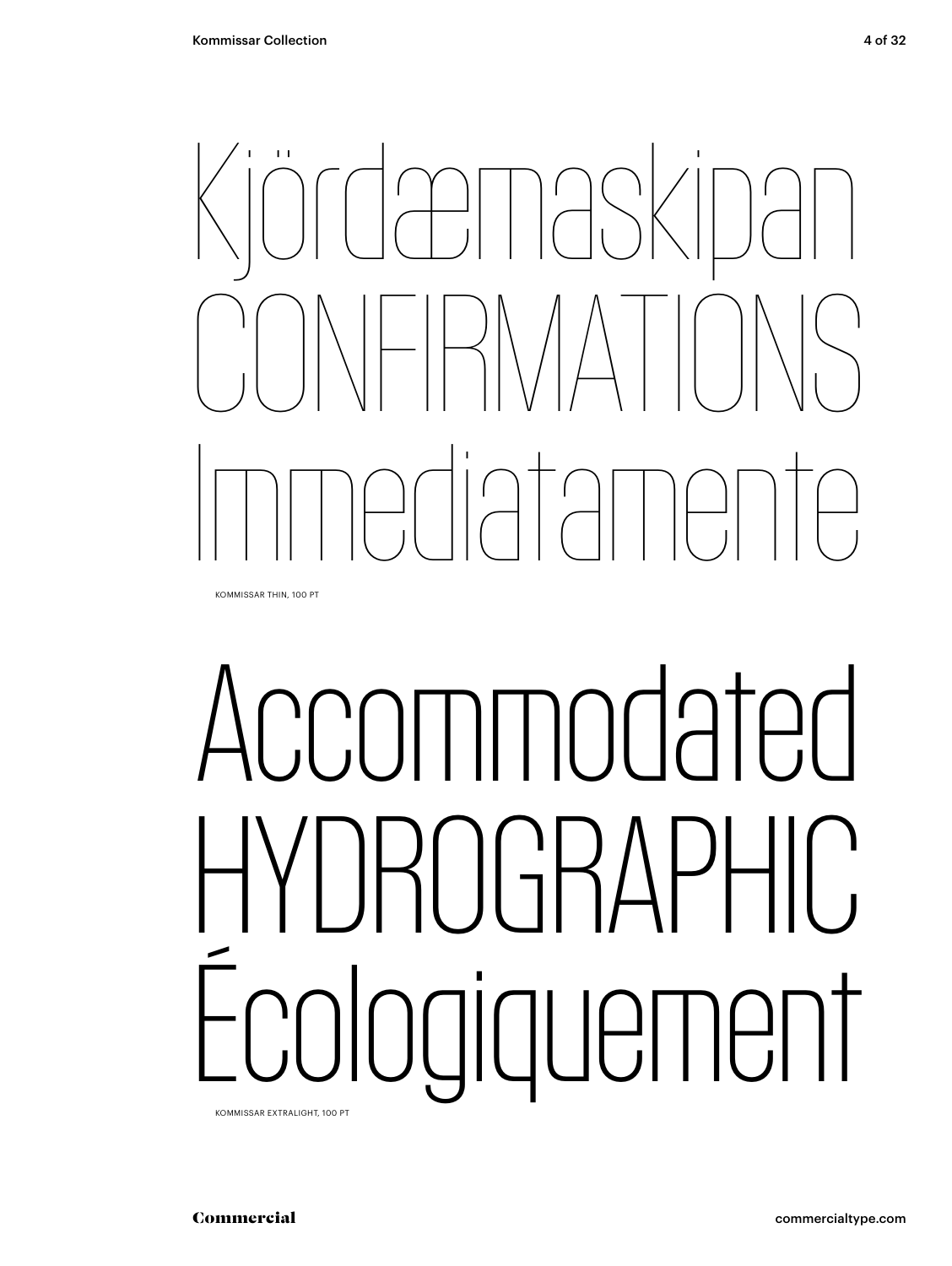## Wahrscheinlich WINDJAMMERS Strălucitoarelor KOMMISSAR LIGHT, 100 PT

# Independently SURROUNDING Összegyűjtsön

KOMMISSAR REGULAR, 100 PT

Commercial commercialtype.com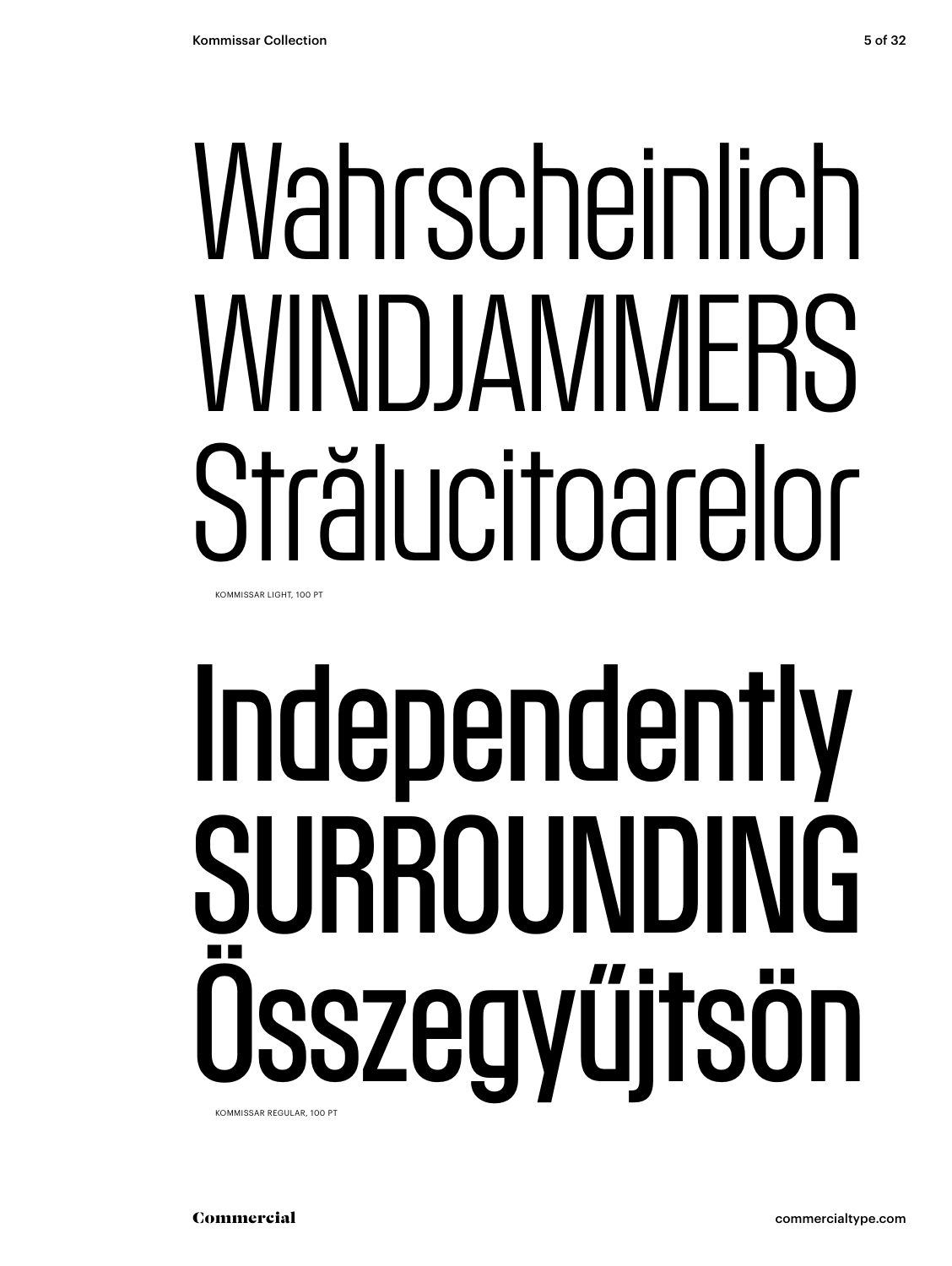# Voornamelijk ZWYCIĘSTWO

KOMMISSAR MEDIUM, 100 PT

# **Augustinian VICTORIOUS Zraniteľným**

Investigatory

KOMMISSAR BOLD, 100 PT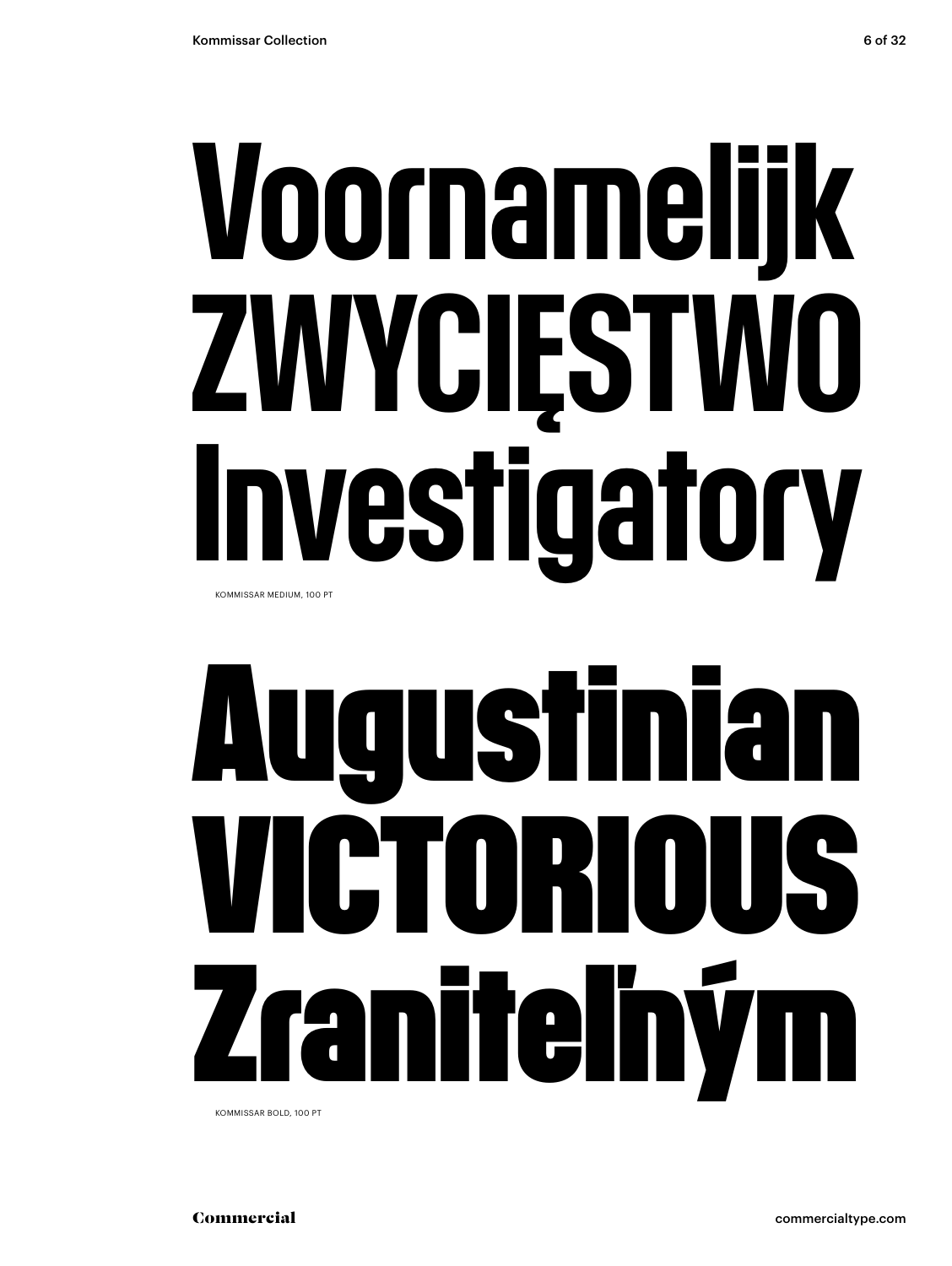

KOMMISSAR ULTRA, 100 PT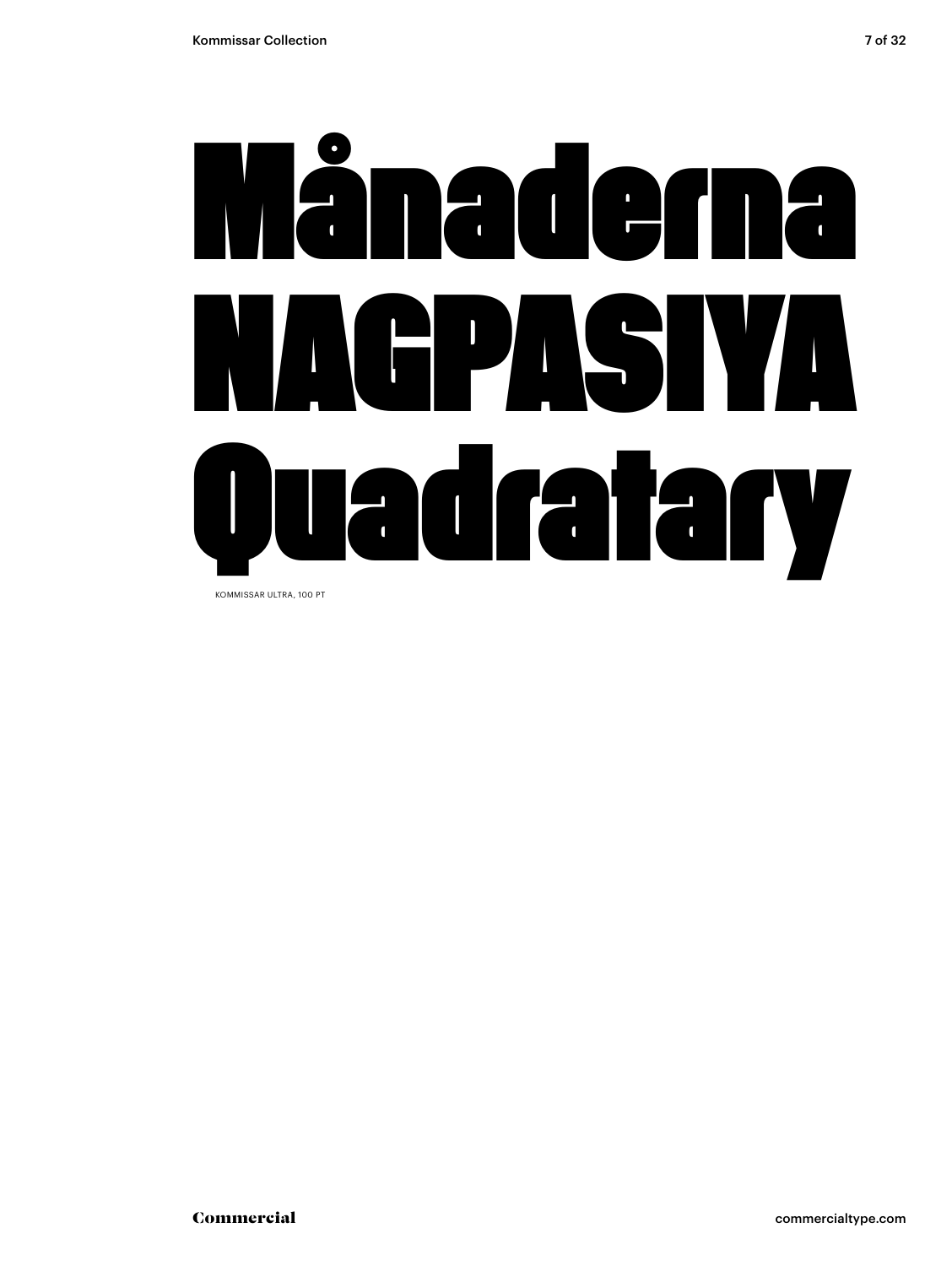KOMMISSAR THIN, 40 PT Composed of ecclesiastics and noblemen TI ES EXPLOITS DU HÉROS MARK ocess is referred to as Rotosco

During the reigns of the Tudor monarchs A IDEIA DE UM CONCERTO DE DESPEDIDA Alpok hetedik legmagasabb hegycsúcsa KOMMISSAR EXTRALIGHT, 40 PT

Overlooking the Swiss town of Zermatt LA SEZIONE ALPINA DELLE ALPI PENNINE J.R.W. Phillips defended its authenticity

Overhuset har 721 medlemmer og har CLASSIC ASTROLOGICAL PHENOMENA The abundance of all-new influences

KOMMISSAR REGULAR, 40 PT

KOMMISSAR LIGHT, 40 PT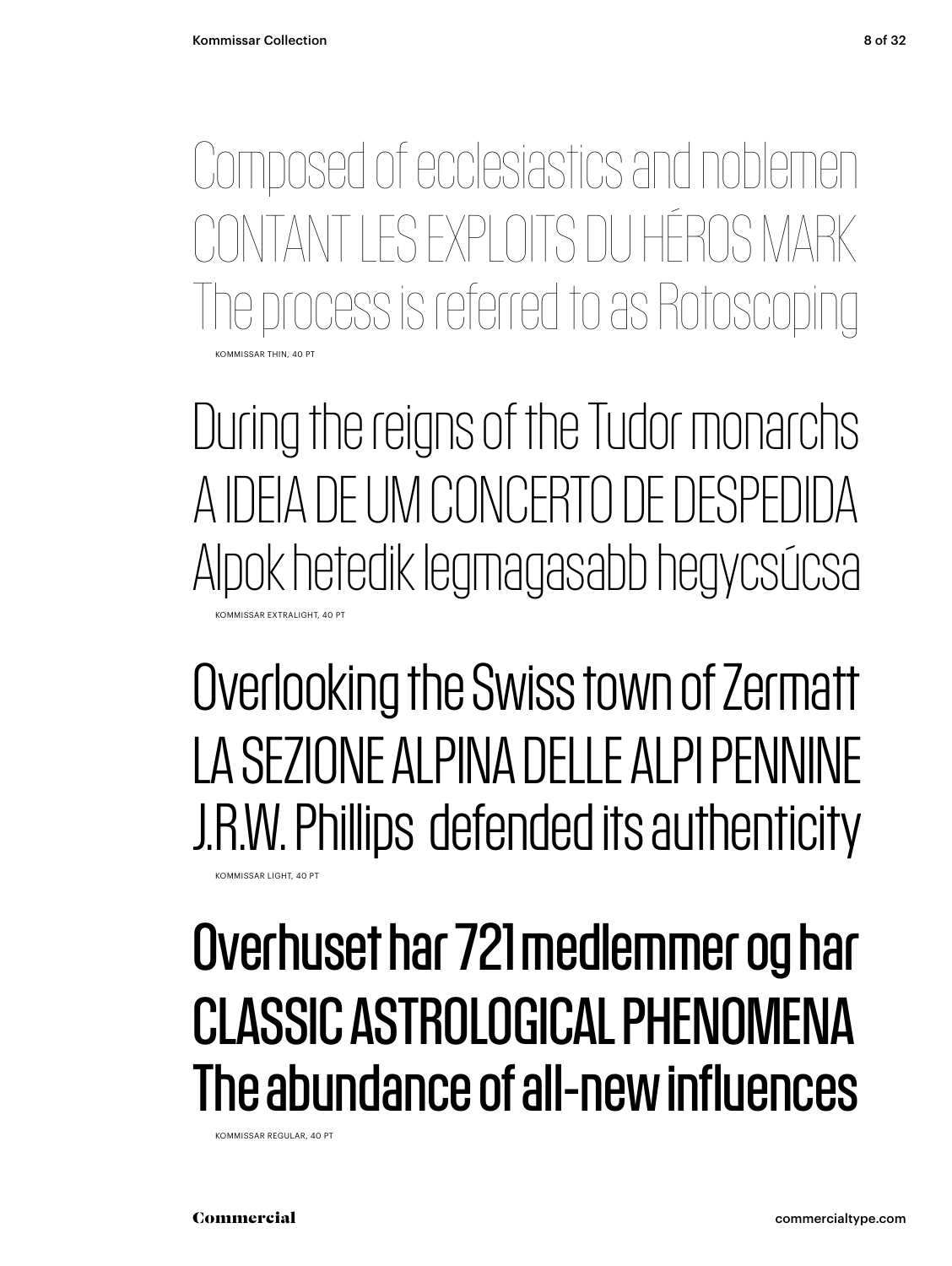### Highly abstract nature of the work EXCELLING IN HIS STUDIES OF LATIN Seven letters of Alexander Pope III

KOMMISSAR MEDIUM, 40 PT

### **Bisect into a shifting hierarchy EM MEADOS DA DÉCADA DE 1970 Kadalasan kapag sinabing ang**

KOMMISSAR BOLD, 40 PT

### Northwest hardwood forests KÜNSTLICHER NIEDERS Danir voru ófúsir að ganga að

KOMMISSAR ULTRA, 40 PT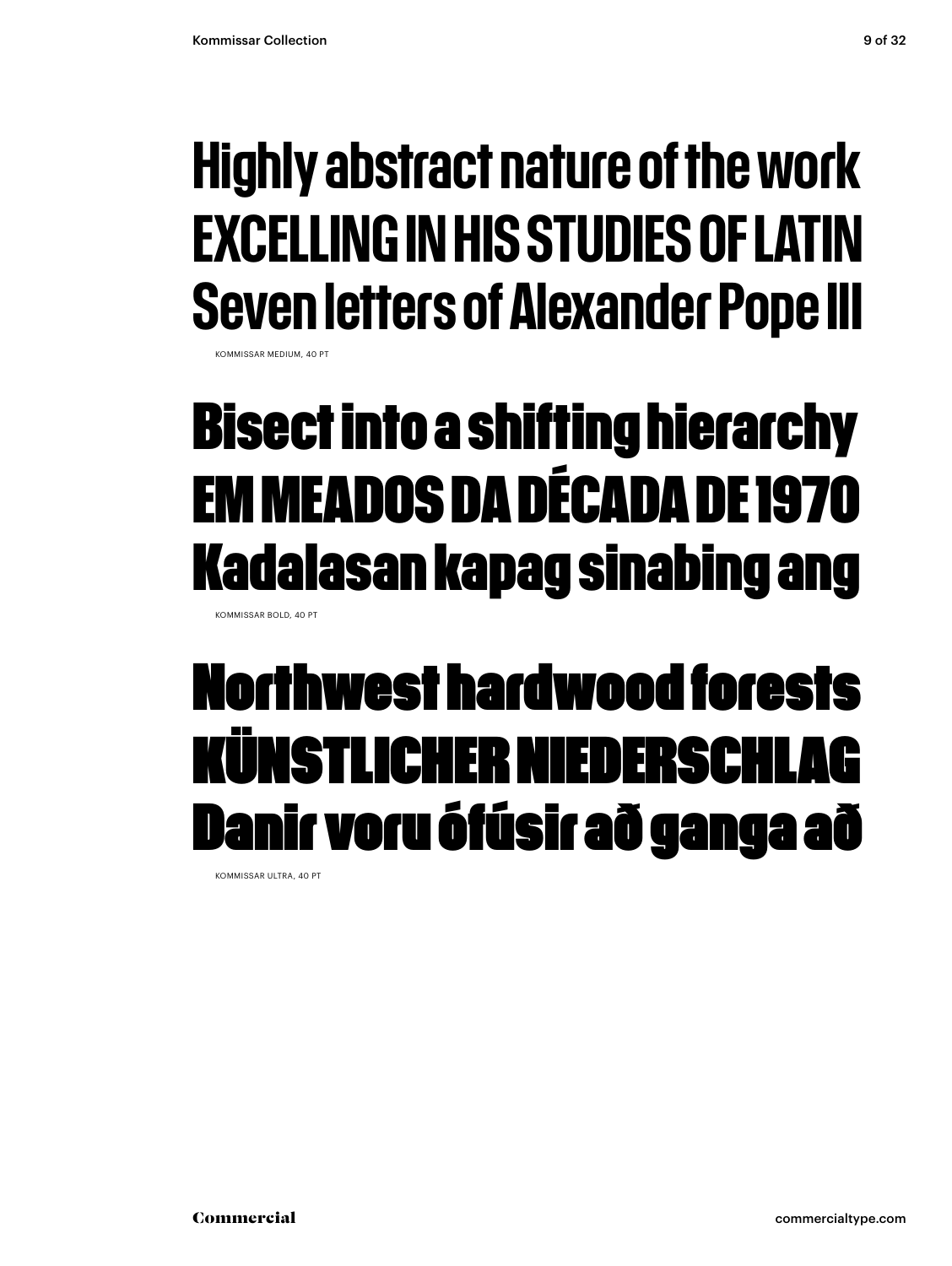He became the first ever chairman of the Belgian Football Association THE WORLD-FAMOUS OFF-PISTE SKI TRAILS OF THE VALLÉE BLANCHE KOMMISSAR THIN, 24 PT

Egyetlen kéziratváltozata maradt fenn az úgynevezett Nedail Codex PADA MUSIM PANAS KEBANYAKAN HUJAN TURUN DALAM KEADAAN KOMMISSAR EXTRALIGHT, 24 PT

La lista tradicional de los nombrados con el título de Rey Supremo SZCZYT KRYWANIA WZNOSI SIĘ NA OKOŁO 21200 M POWYŻEJ DNA KOMMISSAR LIGHT, 24 PT

Irland kom i bruk på 170-tallet i forbindelse med normannernes CATALOG OF NEW INVESTIGATIONS ON ATMOSPHERIC HUMIDITY KOMMISSAR REGULAR, 24 PT

#### Despite wide support from the 235 directors of the board PSYCHEDELISCHE MUZIEK EN TEGEN DE COMMERCIËLE POP

KOMMISSAR MEDIUM, 24 PT

#### **Each area is entitled to appoint a number of electors IL 26 LUGLIO 1915 È LIBERO DOCENTE GRAZIE ALLA TESI**

KOMMISSAR BOLD, 24 PT

### De Laveleye werd later voorzitter en van Leopold N V'S TRIUMPHAL ROYAL ENTRY TO L

KOMMISSAR ULTRA, 24 PT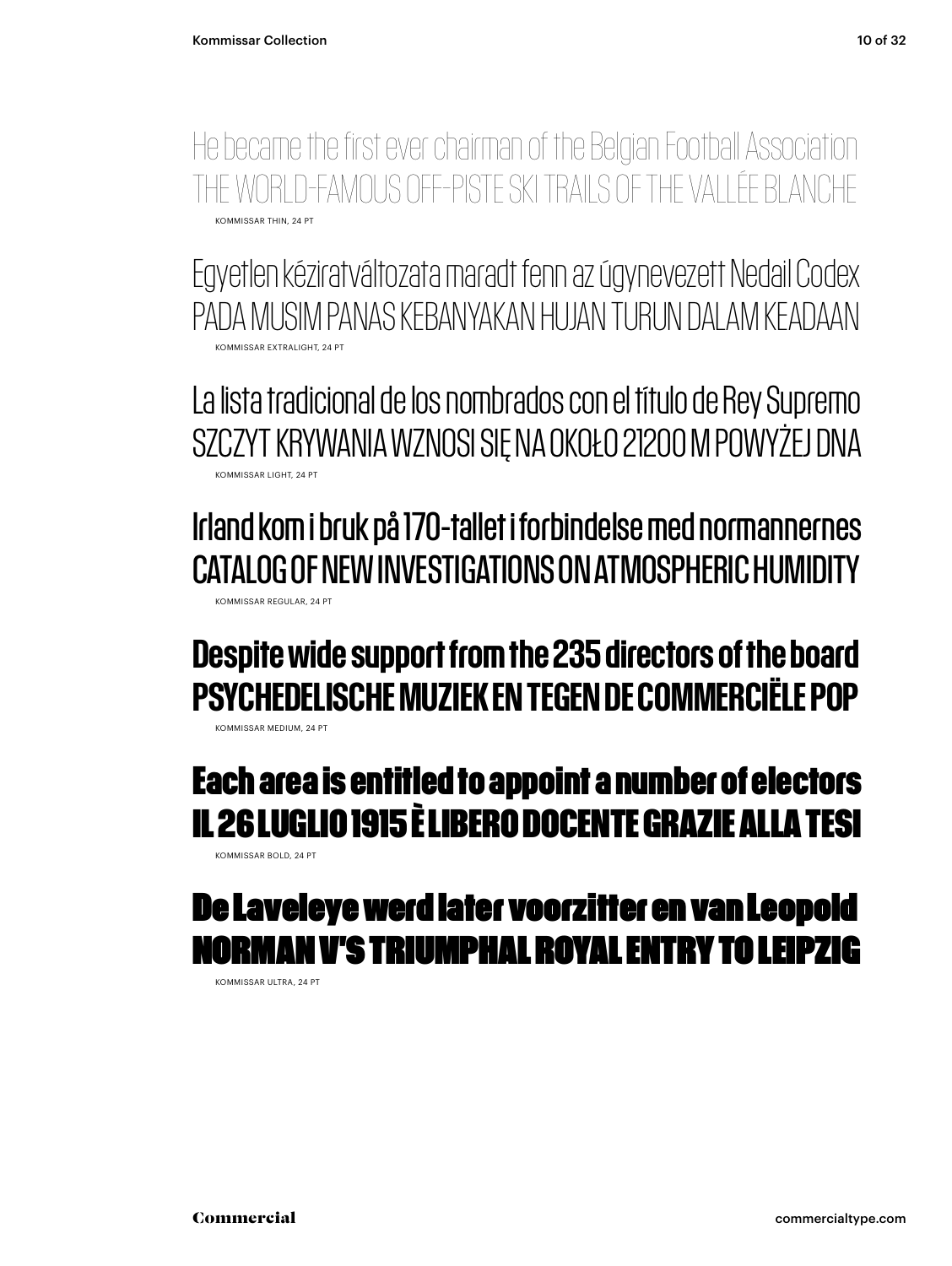### Published by Gardena Press KOMMISSAR THIN, 50 PT

La questione del linguaggio KOMMISSAR EXTRALIGHT, 50 PT

### John of Salisbury's writing **KOMMISSAR LIGHT, 50 PT**

### About 75.7% of all homes KOMMISSAR REGULAR, 50 PT

### Þessi breyting féll ekki KOMMISSAR MEDIUM, 50 PT

### **Ingénieur des mines**  KOMMISSAR BOLD, 50 PT

### iené království

KOMMISSAR ULTRA, 50 PT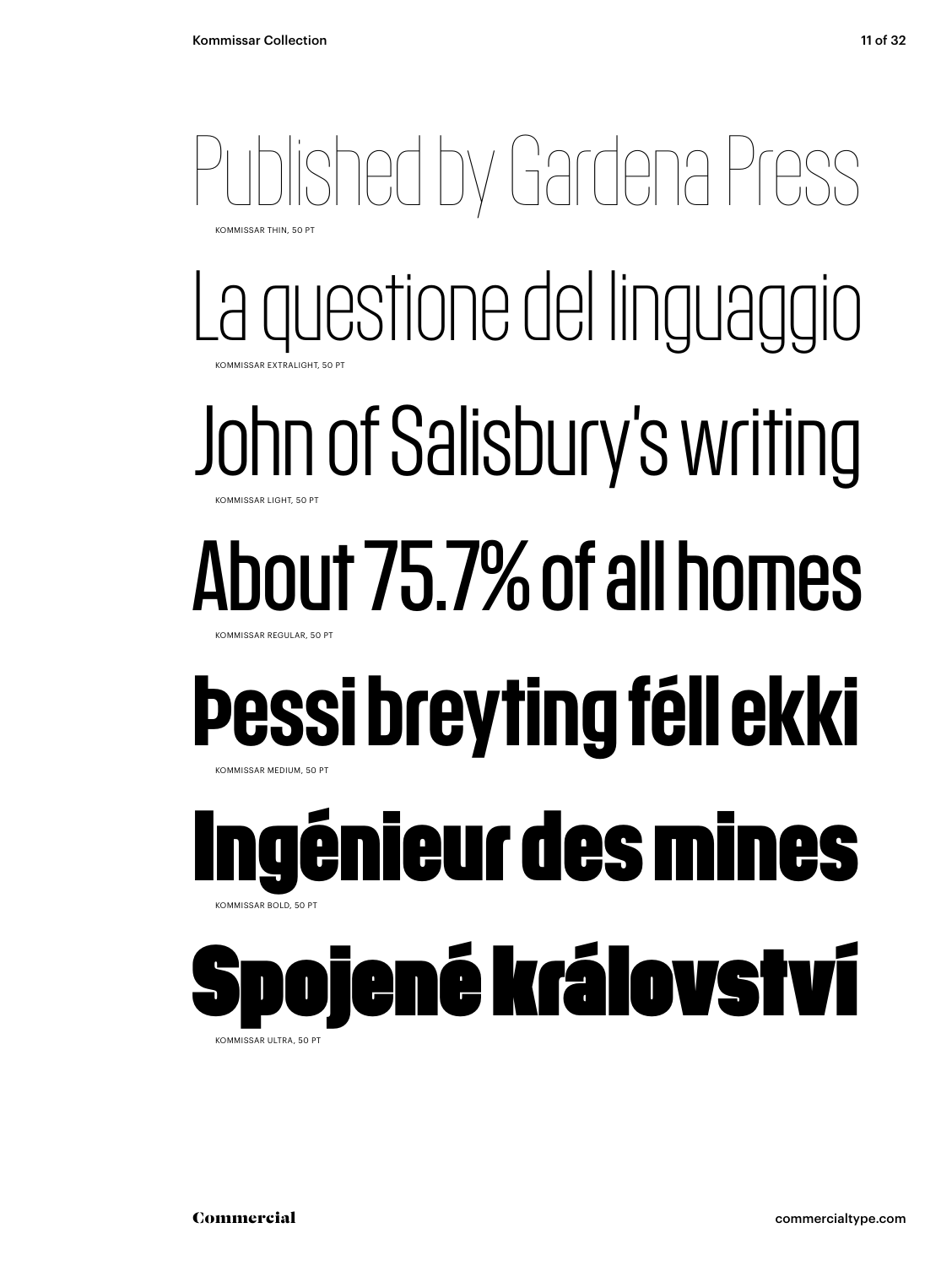## Kommissar Condensed

Created to grab attention in print and online, Kommissar Condensed suggests the charismatic idea of "past futures": outmoded ideas of what designers from different eras envisioned for the future.

#### **PUBLISHED** 2012

**DESIGNED BY** VINCENT CHAN AND CHRISTIAN SCHWARTZ

**7 STYLES**

7 WEIGHTS W/O ITALICS

**FEATURES** PROPORTIONAL LINING FIGURES PREBUILT FRACTIONS

When creating Kommissar Condensed, designers Christian Schwartz and Vincent Chan drew inspiration from the optimism of these past predictions to create something that feels instantly familiar, while still feeling fresh. In the heaviest weights, Kommissar Condensed is reminiscent of 1970s logos and graphics, while the thinner weights have a markedly early Modernist feel. The removal of the notches and purposeful rounding of characters is inspired by the work of German Bauhaus designers' alphabets and furniture designs which gives Kommissar Condensed its individual voice.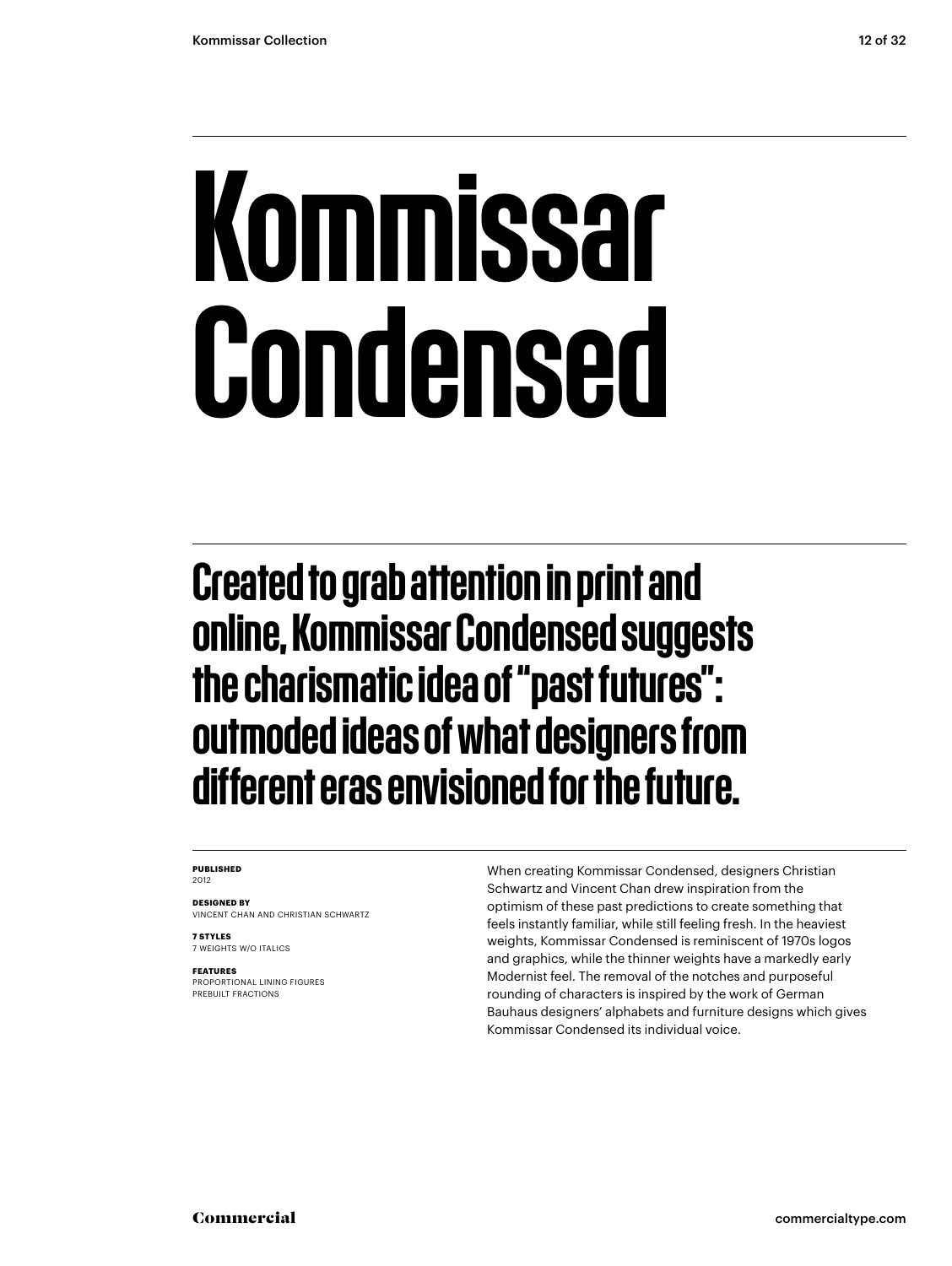Kommissar Condensed Thin Kommissar Condensed Extralight Kommissar Condensed Light Kommissar Condensed Regular Kommissar Condensed Medium **Kommissar Condensed Bold** Kommissar Condensed Ultra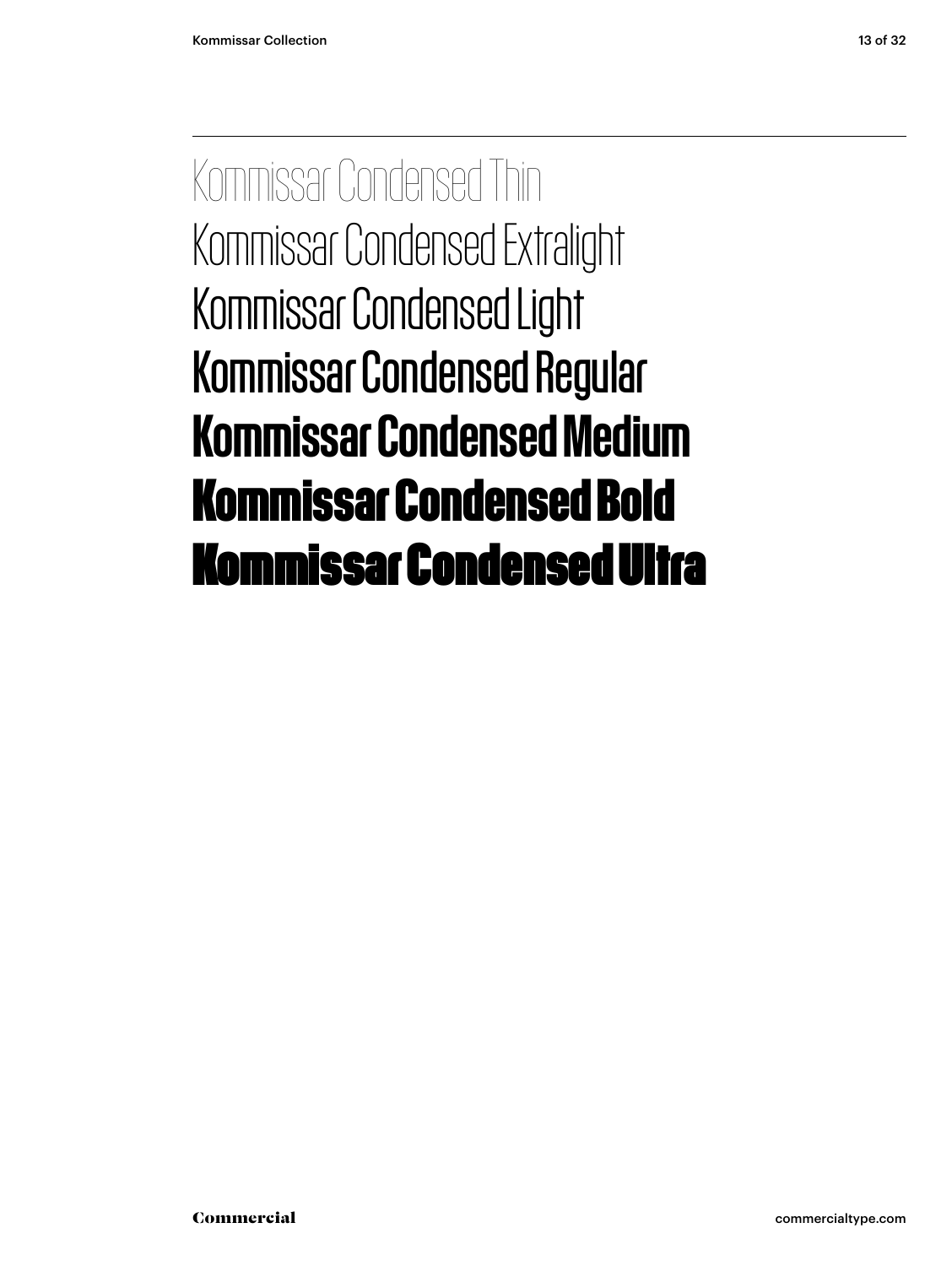

KOMMISSAR CONDENSED THIN, 100 PT

# Mór policy makers ANCIENT NOBILITY Naređuje generalu

KOMMISSAR CONDENSED EXTRALIGHT, 100 PT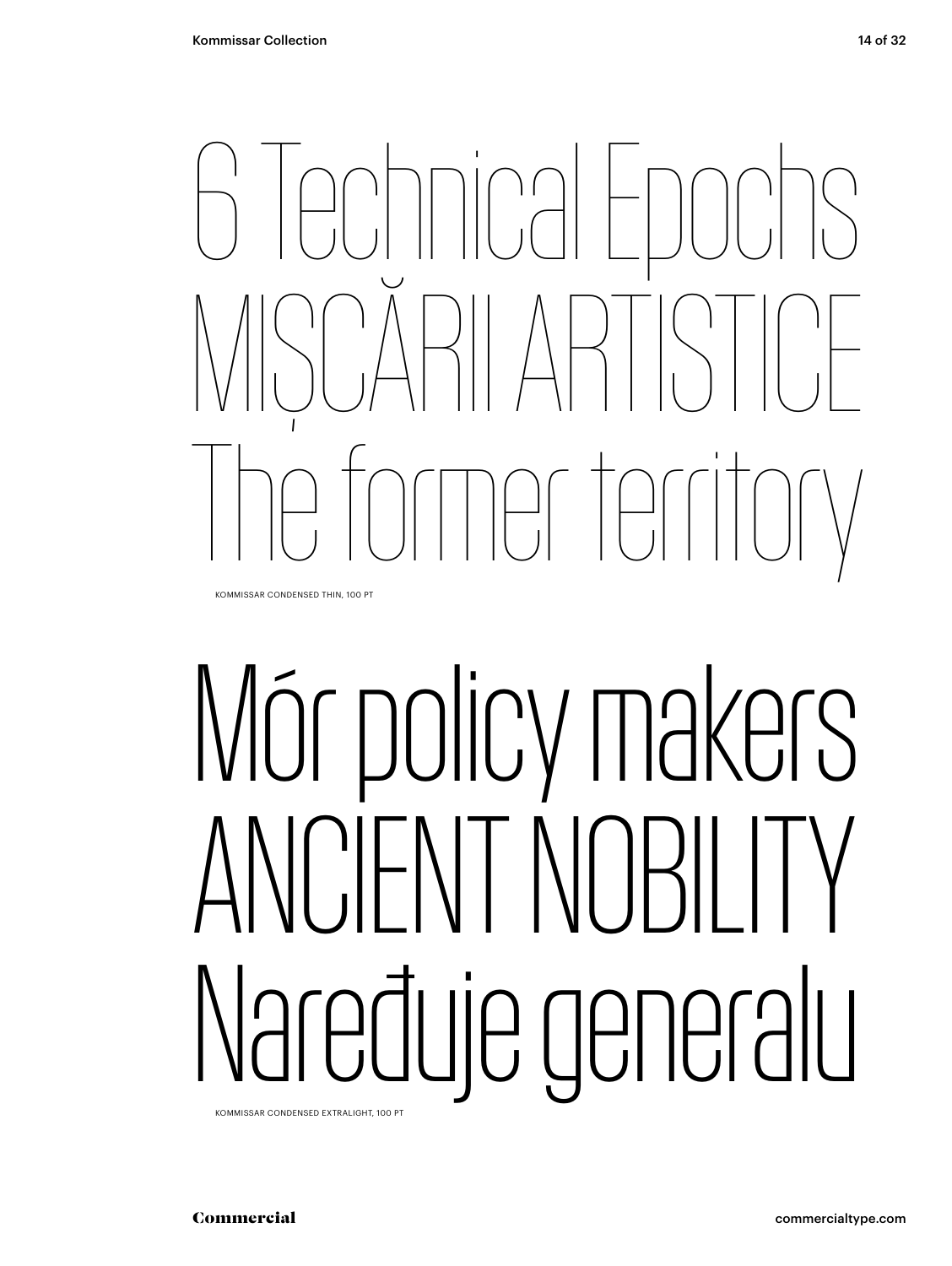## Friðriksborgarhöll EUTROFIZZAZIONE 8 Energy Sources KOMMISSAR CONDENSED LIGHT, 100 PT

# Early Phoenician TREATIES OF 1724 Vorhangfassade

KOMMISSAR CONDENSED REGULAR, 100 PT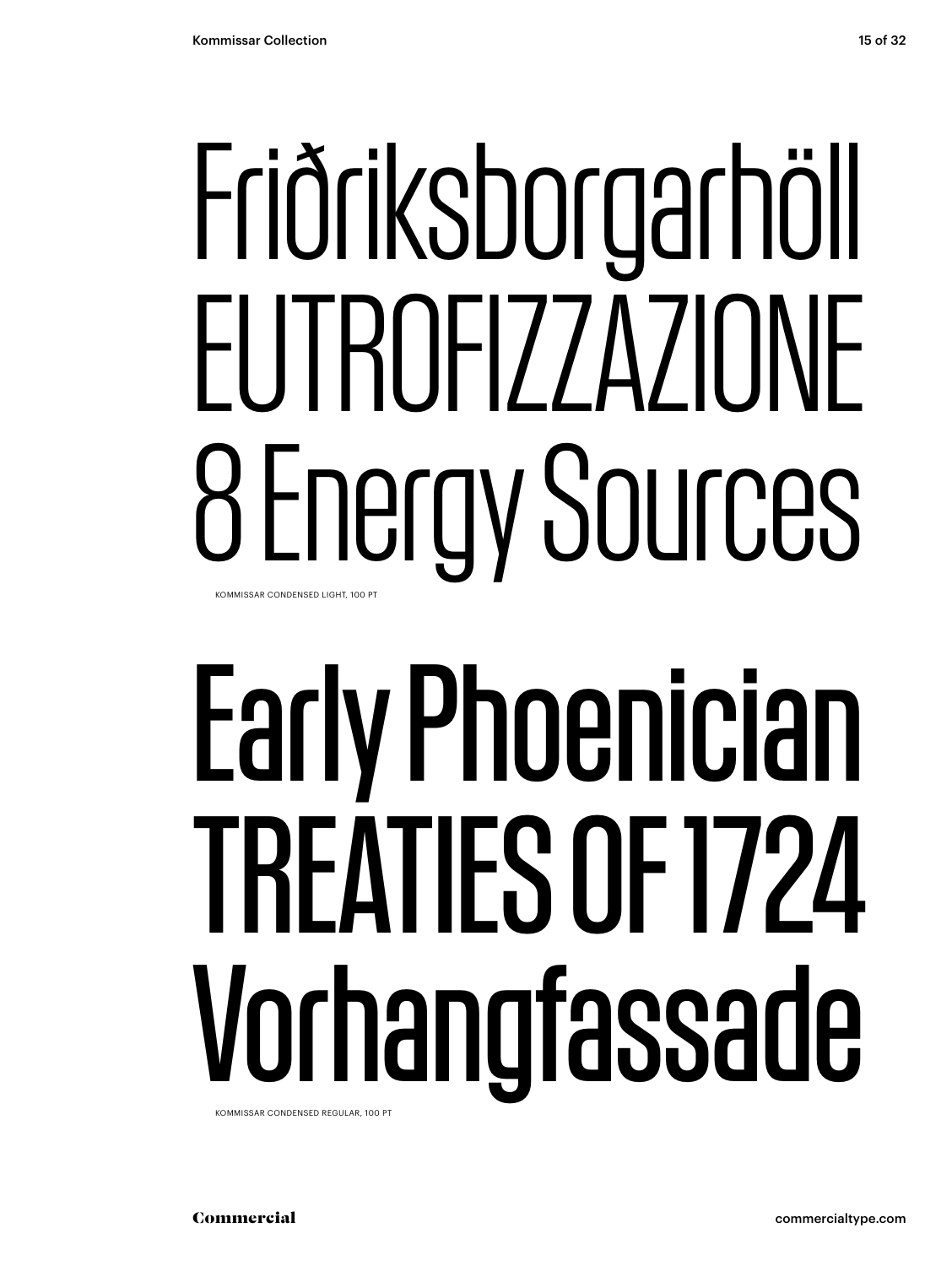## Nautical mores MEDITFRR ealously royal KOMMISSAR CONDENSED MEDIUM, 100 PT

## **Der 47 Szenen** PAST TENSI **Nodibināšanu**

KOMMISSAR CONDENSED BOLD, 100 PT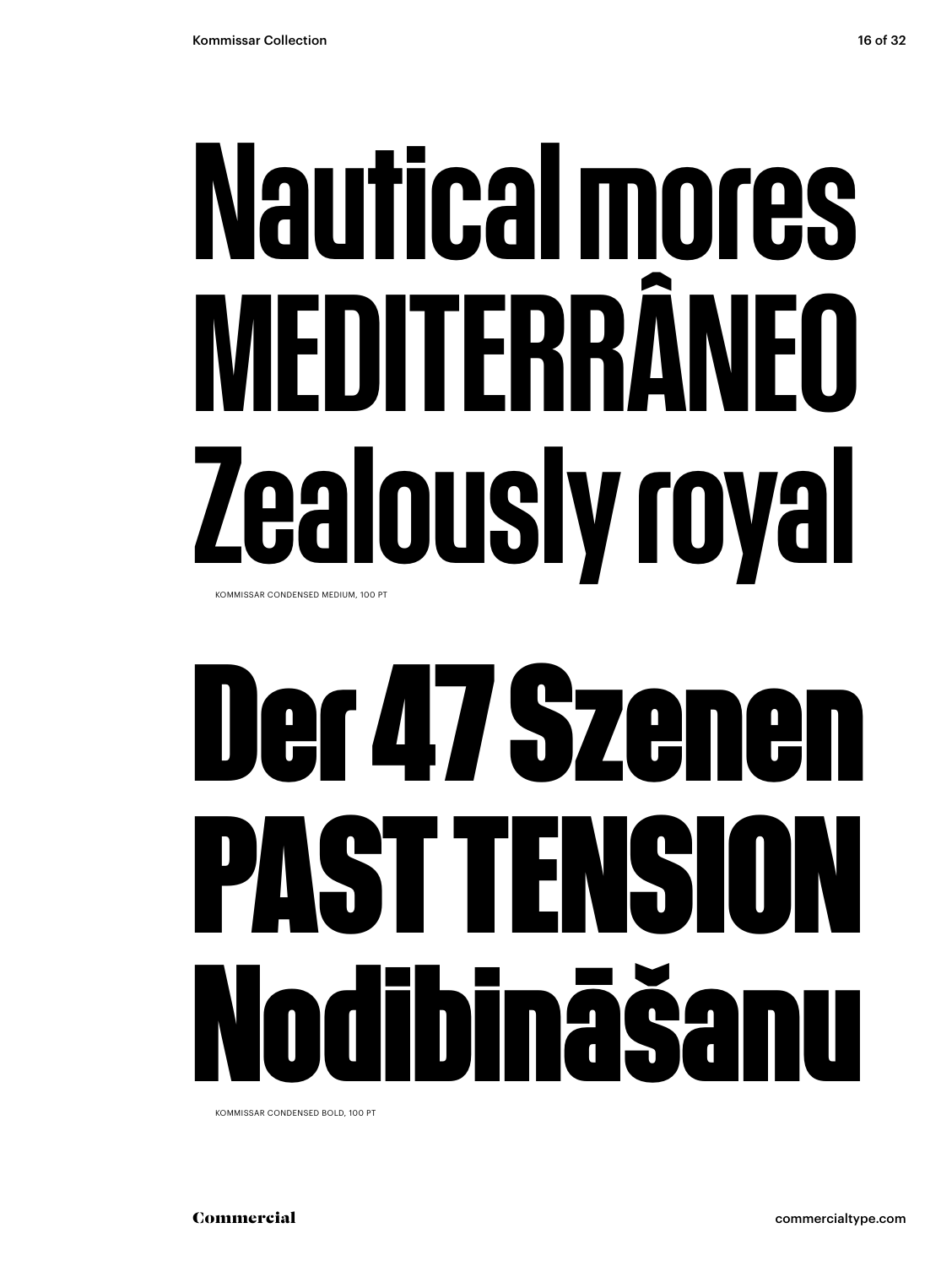# Early contact COVER PAGES Første regent

KOMMISSAR CONDENSED ULTRA, 100 PT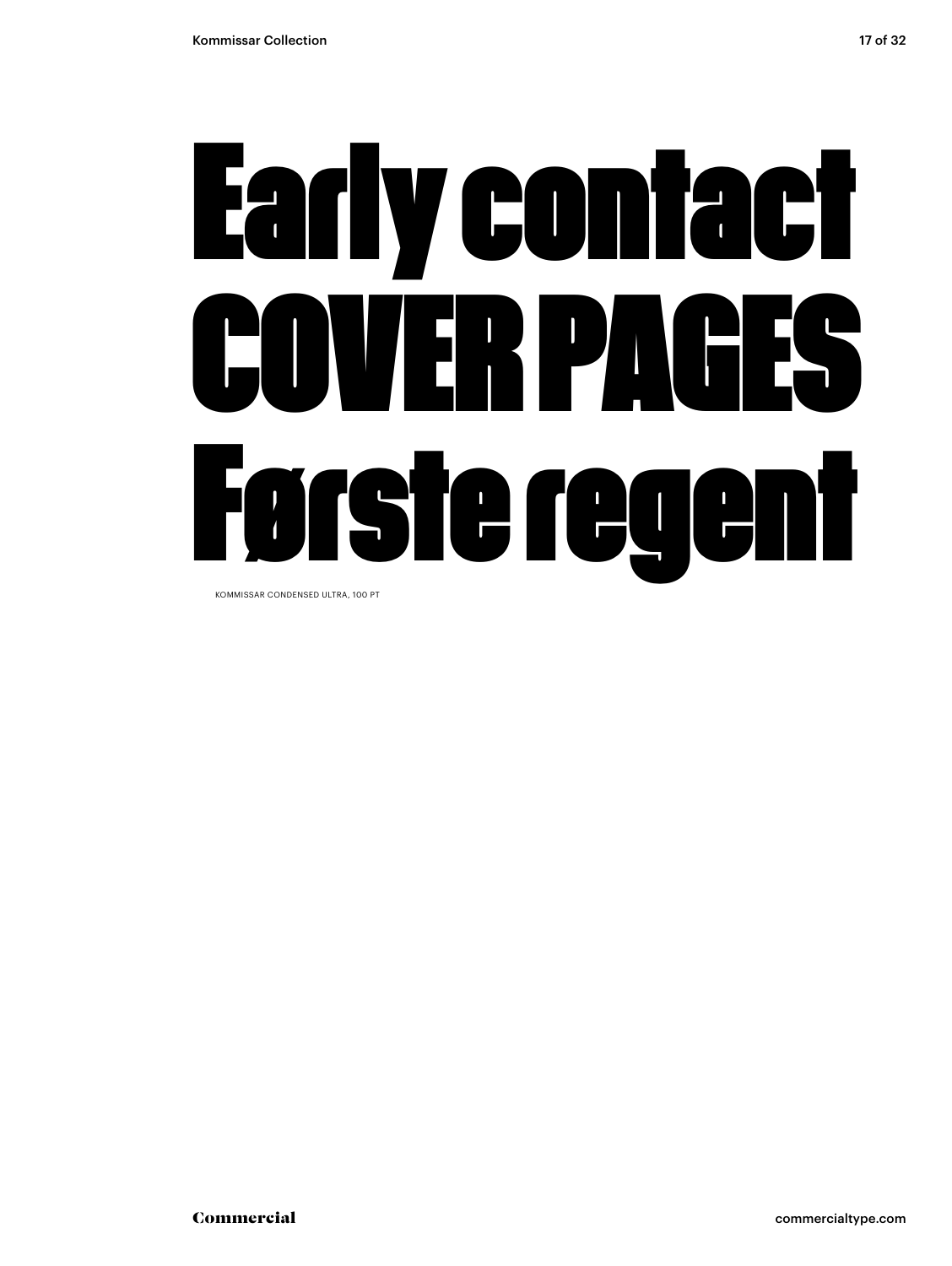OMMISSAR CONDENSED THIN, 40 PT Vissuto dalla maggior parte dei suoi protagonisti STERK KONKLIRRANSE MELLOM FISKERE Mis-seklu 19, iż-żona mibnija ta' Pariġi kibret aktar

Ignored established constitutional convention PREROGATIVE ABILITIES OF THE HEAD OF STATE Los rasgos tradicionalmente más importantes KOMMISSAR CONDENSED EXTRALIGHT, 40 PT

Built from 1707 to 1730 for Sir Richard Hutton MOSTLY MADE FROM COMPOSITE MATERIALS Advocates spent weeks of fevered lobbying

KOMMISSAR CONDENSED LIGHT, 40 PT

### Several new open & public proclamations TITEL DIESE AUFFASSUNG FORTLEBEN LIESS La jumătatea secolului al XIII-lea călătorul

KOMMISSAR CONDENSED REGULAR, 40 PT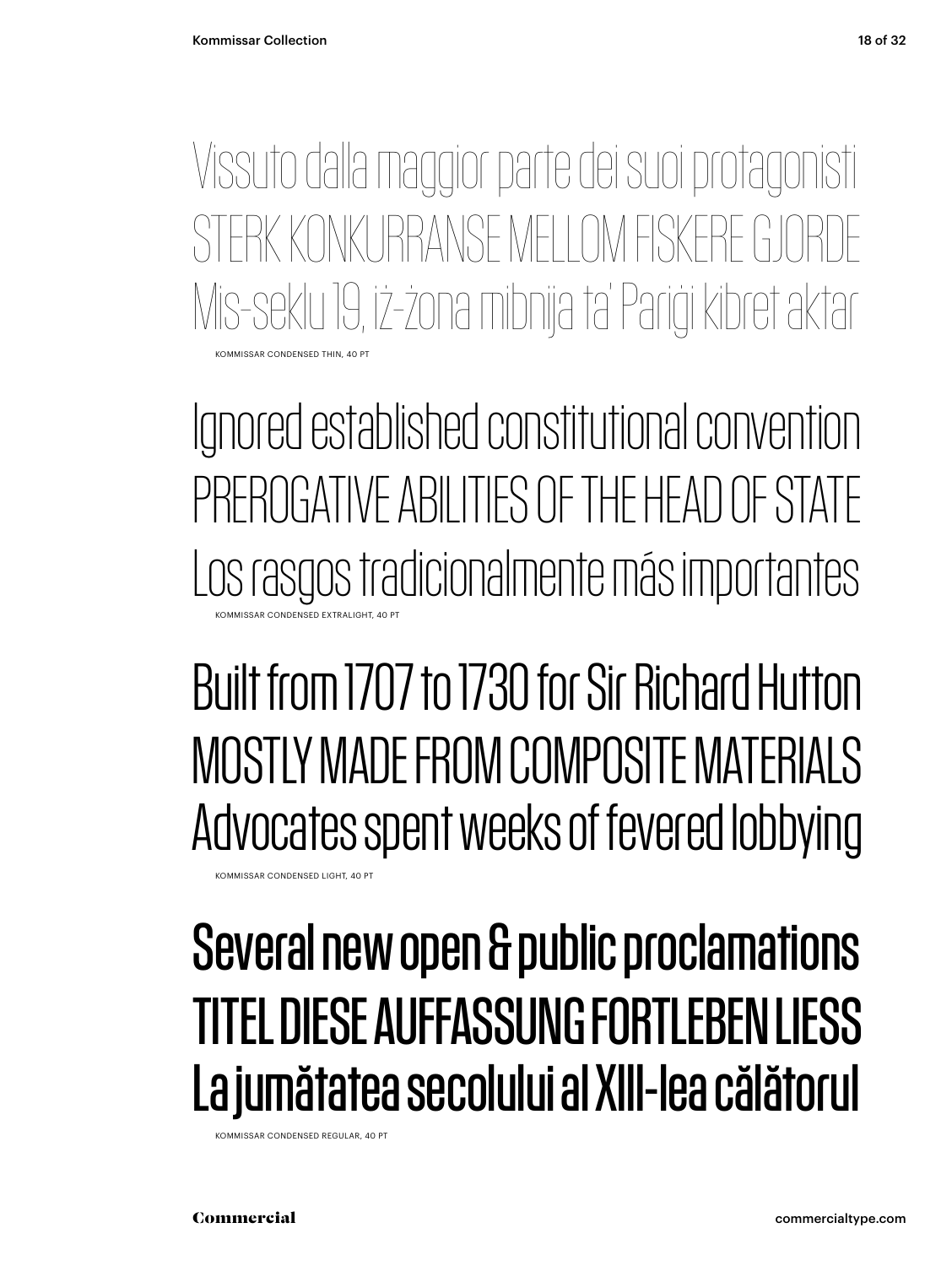### Cutting down the rectilinear canvases LAS MÚLTIPLES Y EXCELENTES CRÍTICAS Přívrženci císařů se nazývali ghibellini

KOMMISSAR CONDENSED MEDIUM

### **Pagkatapos ng Labanan sa Mohács CONTRAIREMENT AUX IDÉES REÇUES Árið 1106 náðu Rómverjar yfirráðum**

KOMMISSAR CONDENSED BOLD, 40 PT

### Lin's œuvre got a mixed reception **HIGHLIGHT THE LAYING OF T** les that were widely published

KOMMISSAR CONDENSED ULTRA, 40 PT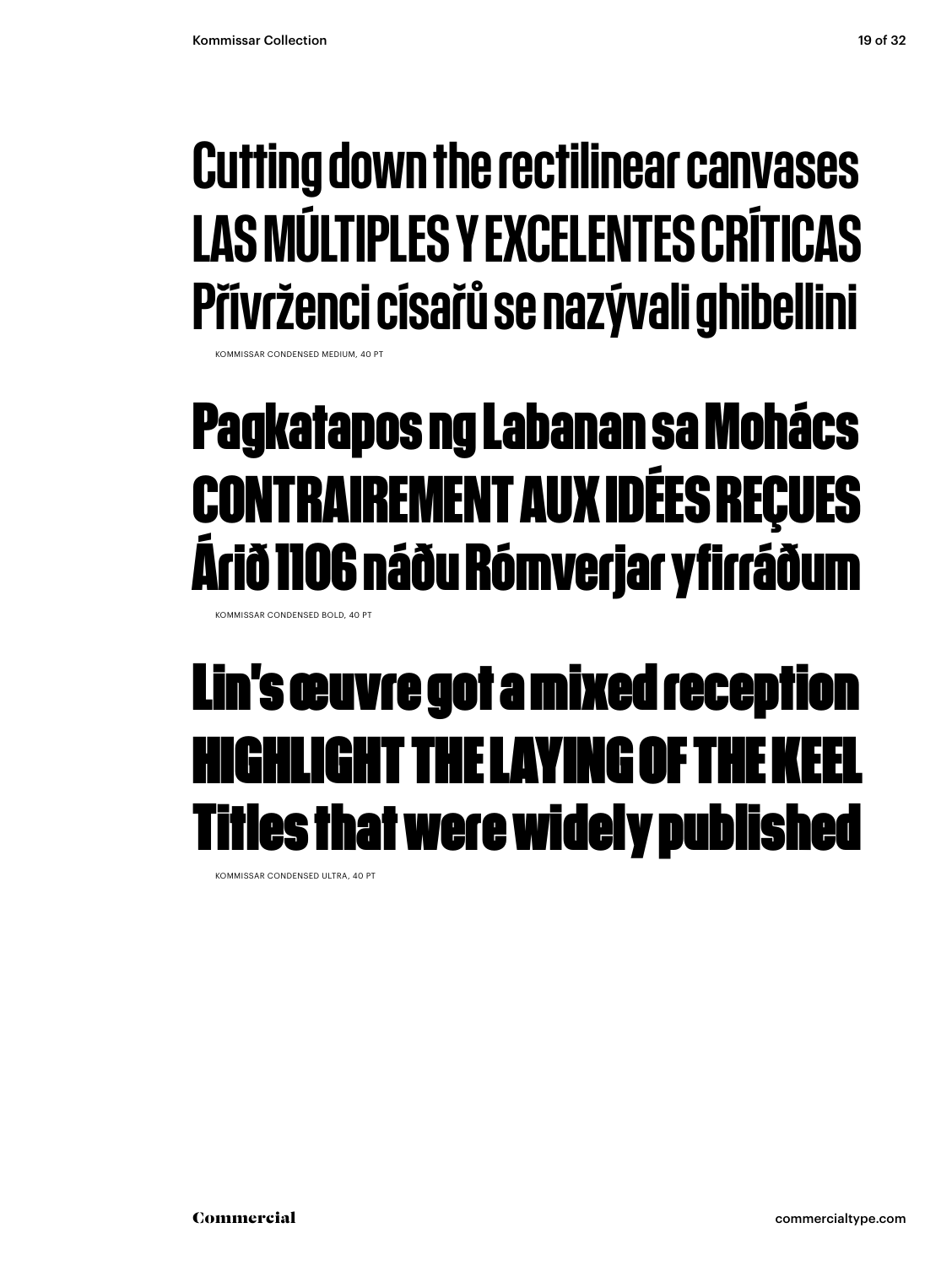KOMMISSAR CONDENSED THIN, 24 PT Összességében az eddigi történelme során tizenhárom alkalommal nyert magyar MIS ON KIRJUTATUD KOMPROMISSITUS MATEMAATILISES JA ÜLIMALT REEGLI

KOMMISSAR CONDENSED EXTRALIGHT, 24 PT The painting is dominated by verdant green foliage, with no apparent horizon THE PATENT ROLLS COMPRISE A REGISTER OF THE LETTERS PATENT SINCE 1217

KOMMISSAR CONDENSED LIGHT, 24 PT Tu's revolutionary musical methodology reminiscent of Klangkomposition DRVO JE HIGROSKOPAN MATERIJAL TE U SEBI UVIJEK SADRŽI KOLIČINU VODE

KOMMISSAR CONDENSED REGULAR, 24 PT Arhitectura elegantă și atmosfera sa urbană i-au adus în Belle Époque PENSLER KOMMER I ET UTAL AF STØRRELSER, FRA HELT SMÅ PENSLER TIL

### Mellan 28 000 och 31 000 växtarter producerar trä, varav mellan KO NGĀ WHENUA E TŪTATA ANA KO ŪKAREINGA, KO MOROTAWA, KO

KOMMISSAR CONDENSED MEDIUM, 24 PT

#### **Portraits set inside the summer gardens at Chatham House AS AN ABUNDANT CARBON-NEUTRAL RENEWABLE RESOURCE**

KOMMISSAR CONDENSED BOLD, 24 PT

#### Rivolgendosi piuttosto ai grandi modelli sonori e tecnici IENTELE IMPORTANTE CARE AU MARCAT MISCAREA

KOMMISSAR CONDENSED ULTRA, 24 PT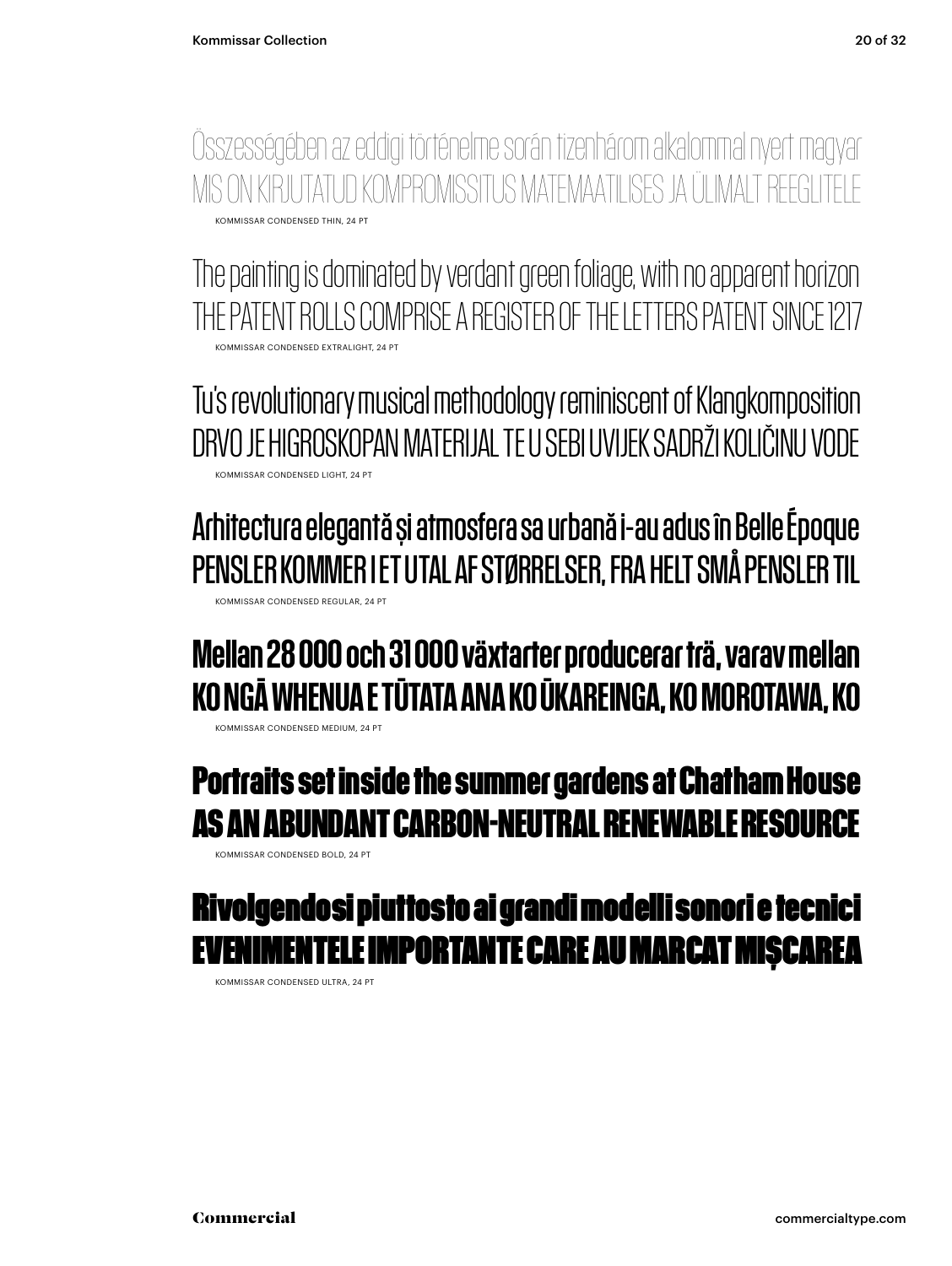## Tvancement of an art for

KOMMISSAR CONDENSED THIN, 50 PT

### Wstawki muzyki elektronicznej **COMMISSAR CONDENSED EXTRALIGHT, 50 PT**

## Controversial Election Cycles

KOMMISSAR CONDENSED LIGHT, 50

## Les 17 bâtiments principaux

KOMMISSAR CONDENSED REGULAR, 50 PT

## Kyrkan är 132,5 meter hög

**MMISSAR CONDENSED MEDIUM, 50 PT** 

### **The eight old kingdoms** KOMMISSAR CONDENSED BOLD, 50 PT

### twoordelijkheid

KOMMISSAR CONDENSED ULTRA, 50 PT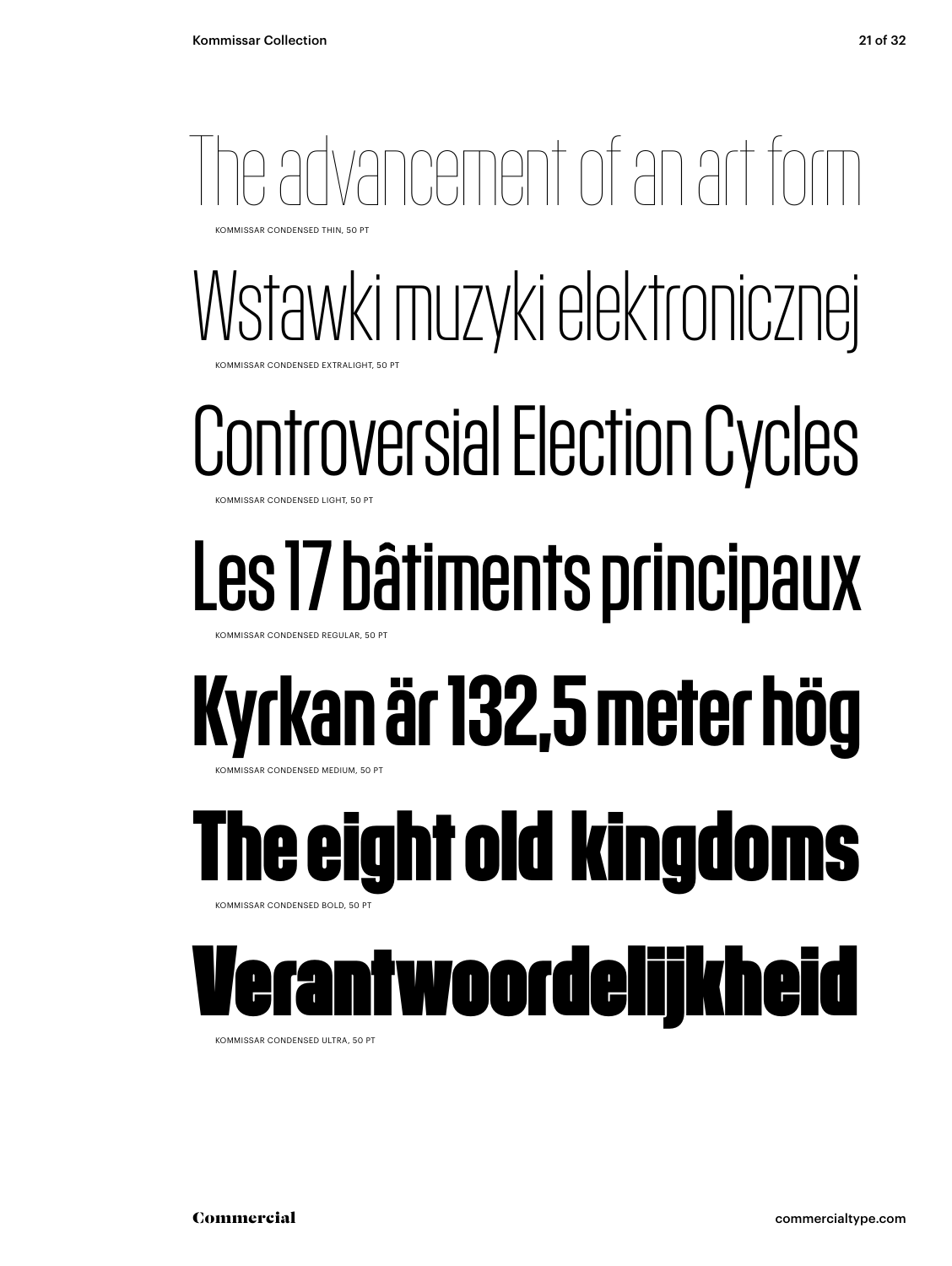## Kommissar X Condensed

### Kommissar X Condensed is designed for the biggest headlines and tightest spaces. It features a repetitive visual rhythm and uniformity without sacrificing readability.

#### **PUBLISHED** 2012

**DESIGNED BY** VINCENT CHAN AND CHRISTIAN SCHWARTZ

**7 STYLES** 7 WEIGHTS W/O ITALICS

**FEATURES**

PROPORTIONAL LINING FIGURES PREBUILT FRACTIONS

Kommissar X Condensed features letterforms that are aggressively simplified into highly stylized shapes while the interplay between the round and sharp corners helps keep all of the "action" on the tops and bottoms of the characters rather than in the middle. This gives a playfully repetitive appearance to words within a layout and the narrow width allows even long words to be set at huge point sizes. Kommissar X Condensed is especially useful for motion graphics, posters, and applications where space is most restricted and expression is expected.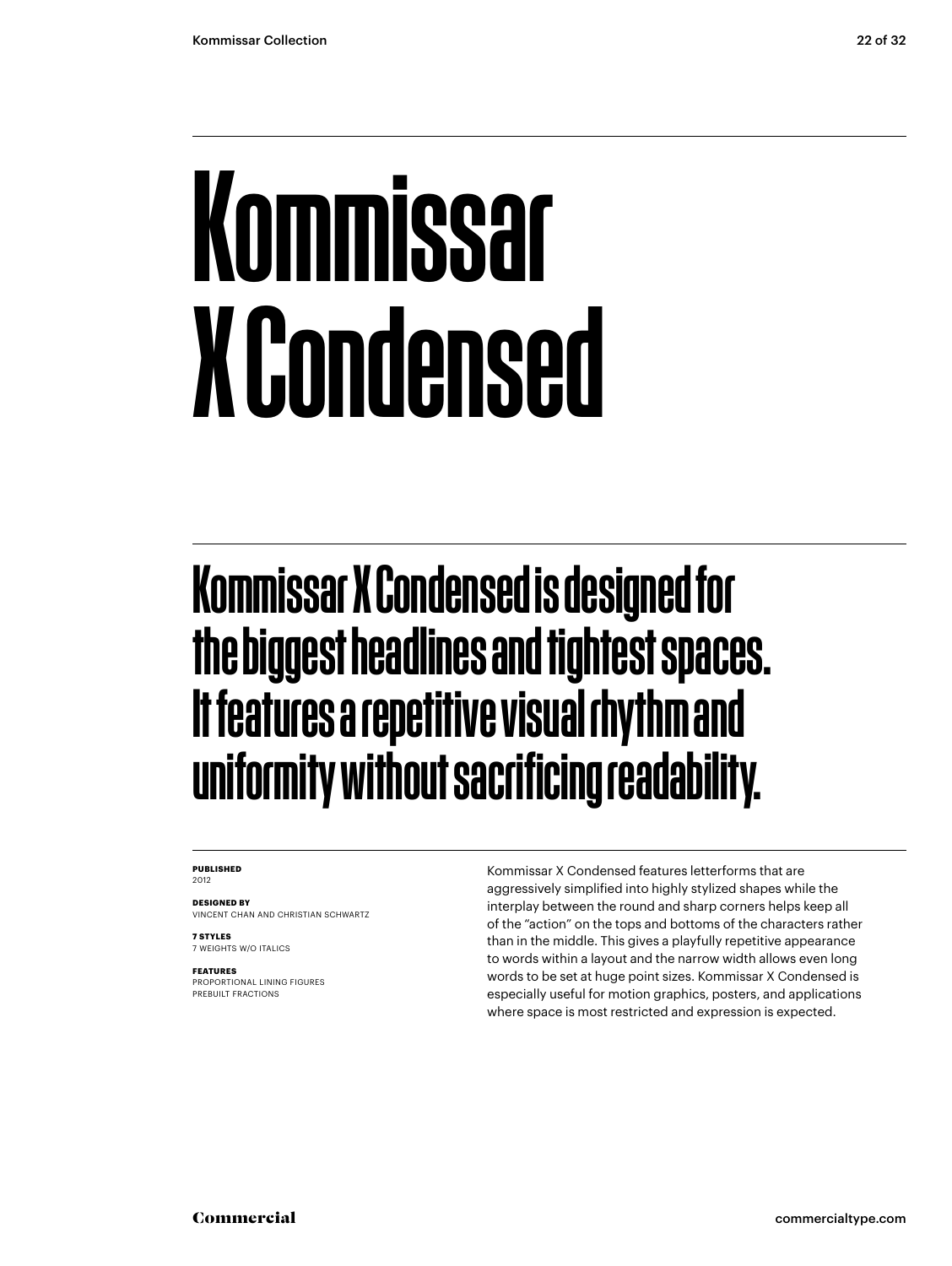Kommissar X Condensed Thin Kommissar X Condensed Extralight Kommissar X Condensed Light Kommissar X Condensed Regular Kommissar X Condensed Medium **Kommissar X Condensed Bold** Kommissar X Condensed Ultra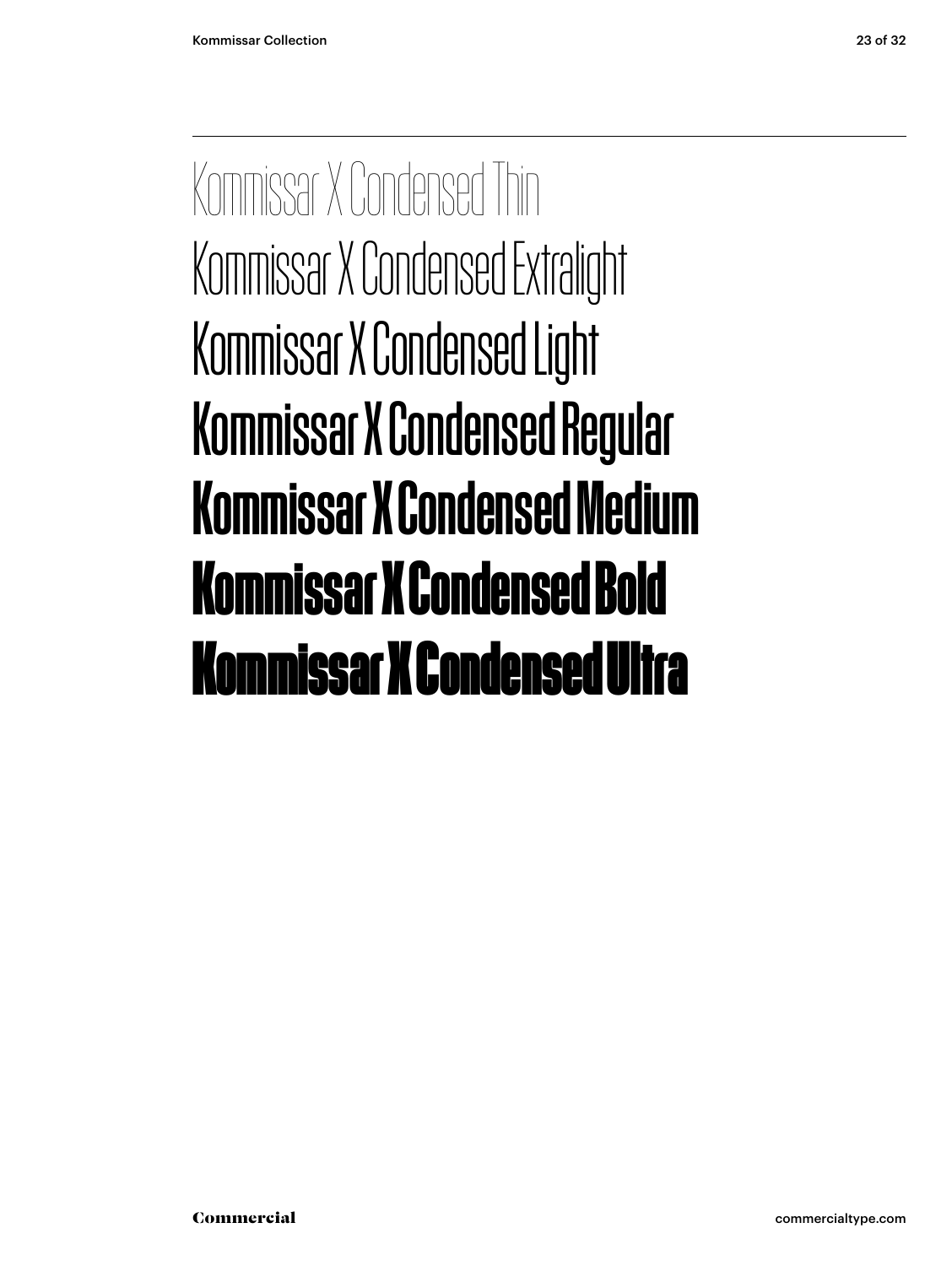## 300 commissioned works BAJNOKSÁG FÉLBESZAKAD Final national qualifications KOMMISSAR X CONDENSED THIN, 100 PT

# Exhibited a broad palette SYNTHESIZED PRODUCTS Western Mountain Valley

KOMMISSAR X CONDENSED EXTRALIGHT, 100 PT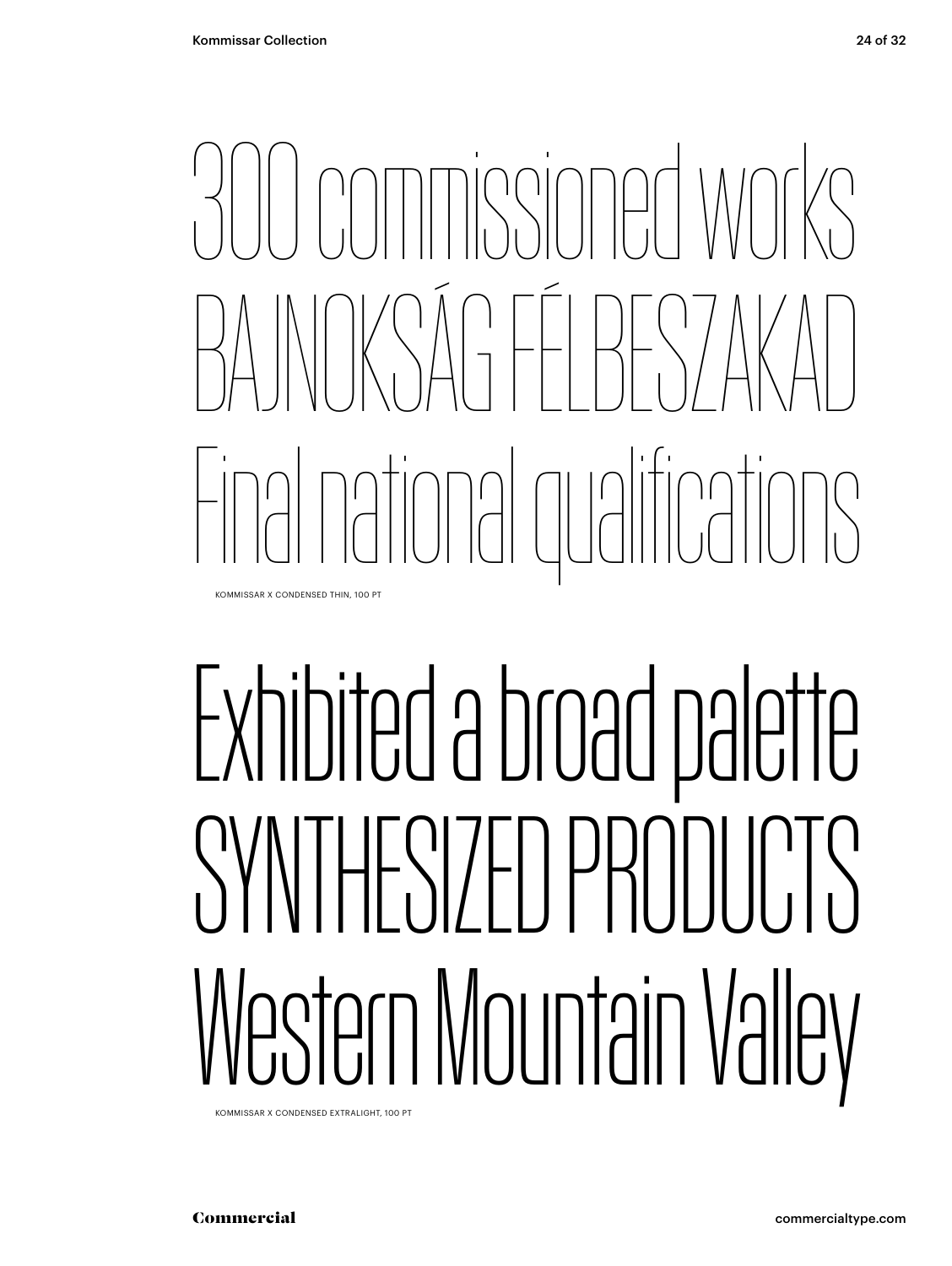# Prava njenih državljana FORLÆNGE TØRRETIDEN Sustainable prosperity

KOMMISSAR X CONDENSED LIGHT, 100 PT

# Noise and bias levels DOMINIO DE LA FIGURA Peperiksaan ini tidak

KOMMISSAR X CONDENSED REGULAR, 100 PT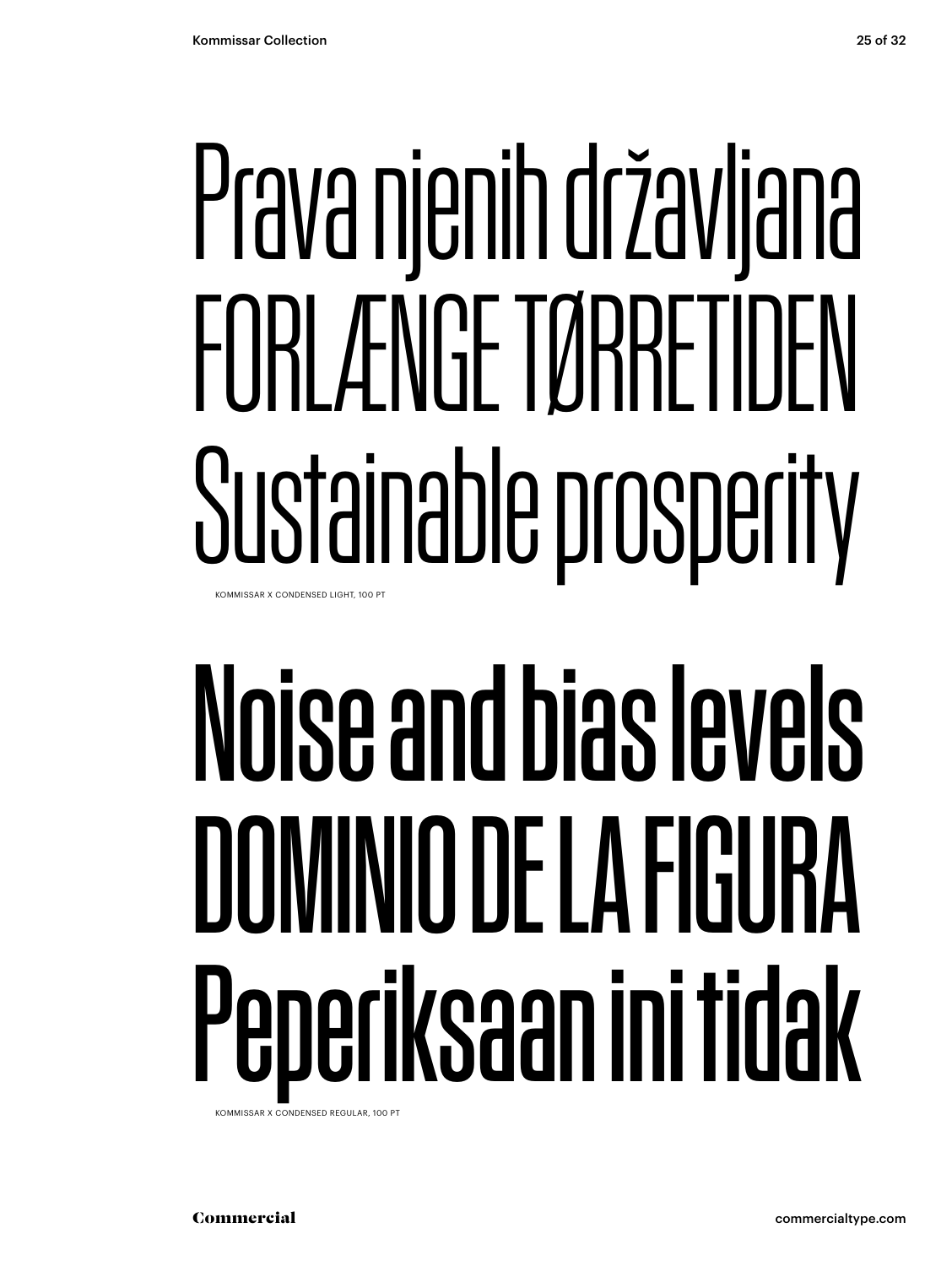# Economic Activities CULTURE SPECIALIST La Strada della Forra

KOMMISSAR X CONDENSED MEDIUM, 100 PT

# **Fundamental rights ABSURD SITUATION Drafting processes**

KOMMISSAR X CONDENSED BOLD, 100 PT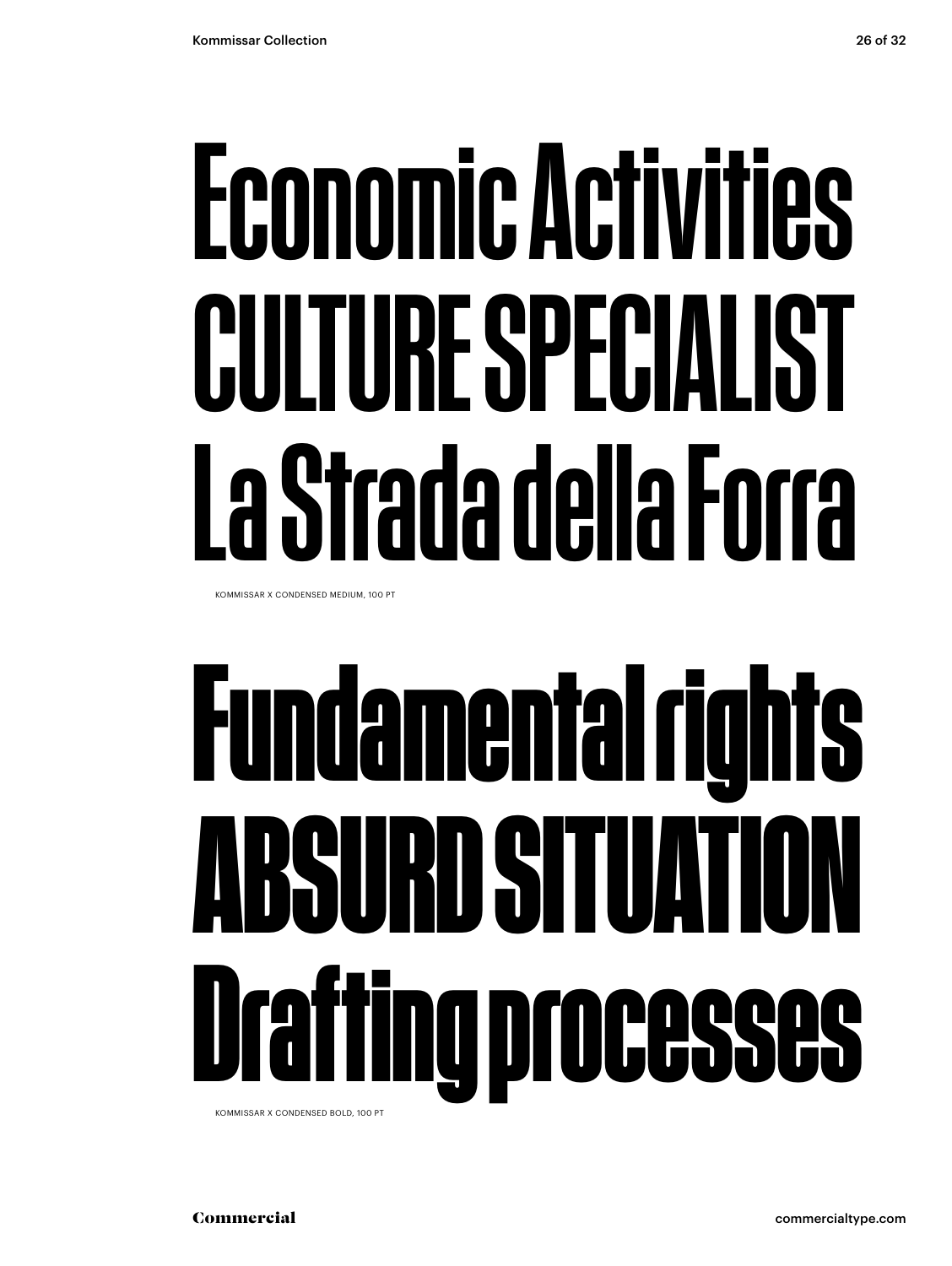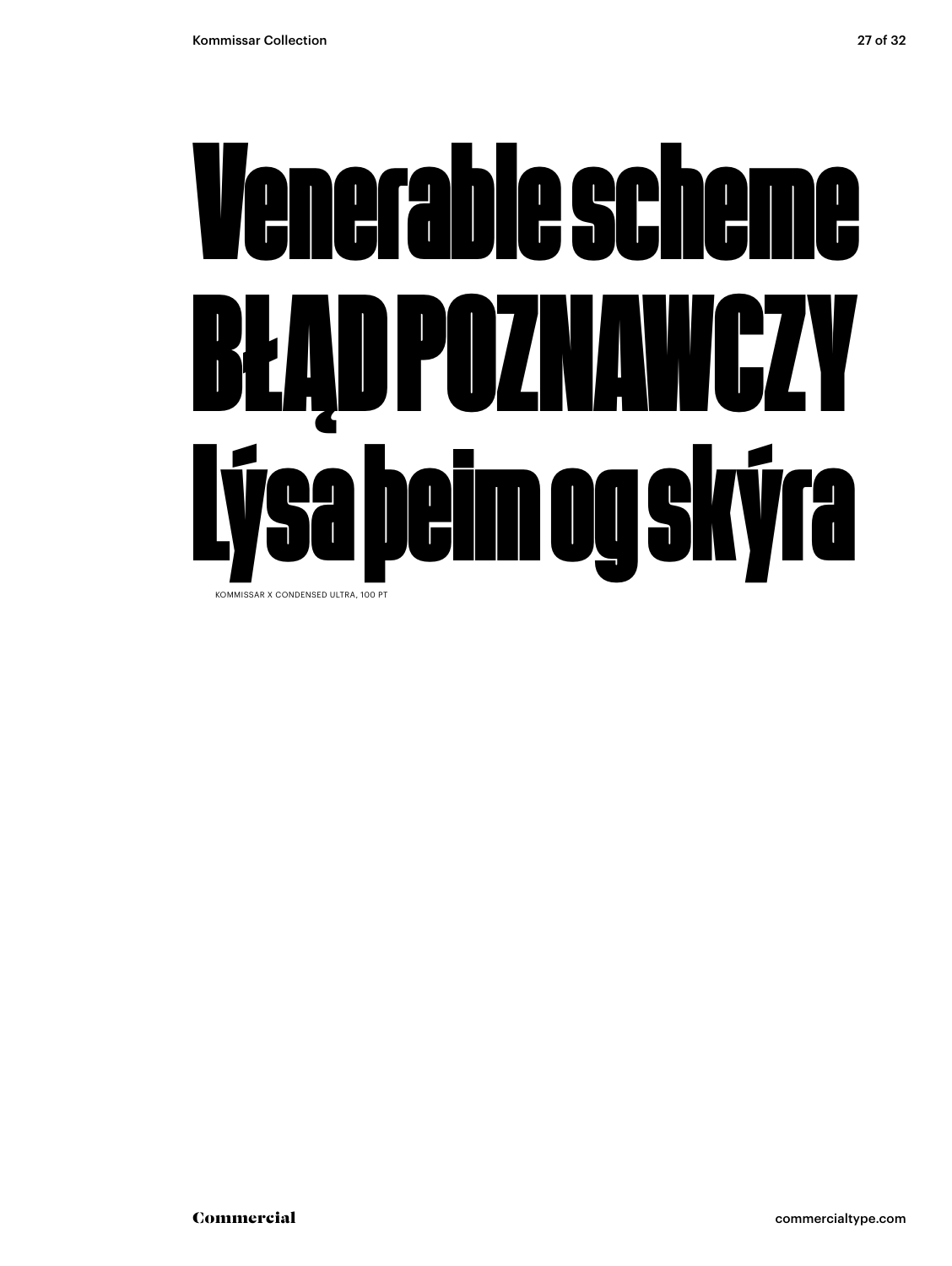KOMMISSAR X CONDENSED THIN, 40 PT Maailmassa havaitaan vuosittain noin 170 trooppista hirmumyrskyä SUCCESS WAS ACHIEVED IN FARIY 1869 WITH THE ESTABLISH He's often varied his personality to suit those preferences of some

Anticyclones aloft also form within warm core lows, due to an THE MOST DIVERGENT LANGUAGES OF THE SAMOYEDIC BRANCH Uraganski vjetrovi dostižu brzinu između 2900 pa čak do 5100 KOMMISSAR X CONDENSED EXTRALIGHT, 40 PT

The canals were built in the period between 1872 and 1891 PASSIONNÉ, IL NE CESSE D'ENRICHIR SA CULTURE PICTURALE Dýpsti punktur hafsins er Tímordældin sem nær 17.300 km

#### KOMMISSAR X CONDENSED LIGHT, 40 PT

### Az egyik, hogy teljesen eltűnik a nyelvet beszélő nép TRANSITIONS FROM SPOKEN TO AN EXTINCT LANGUAGES The Ob's entire main course is inside Russia although

KOMMISSAR X CONDENSED REGULAR, 40 PT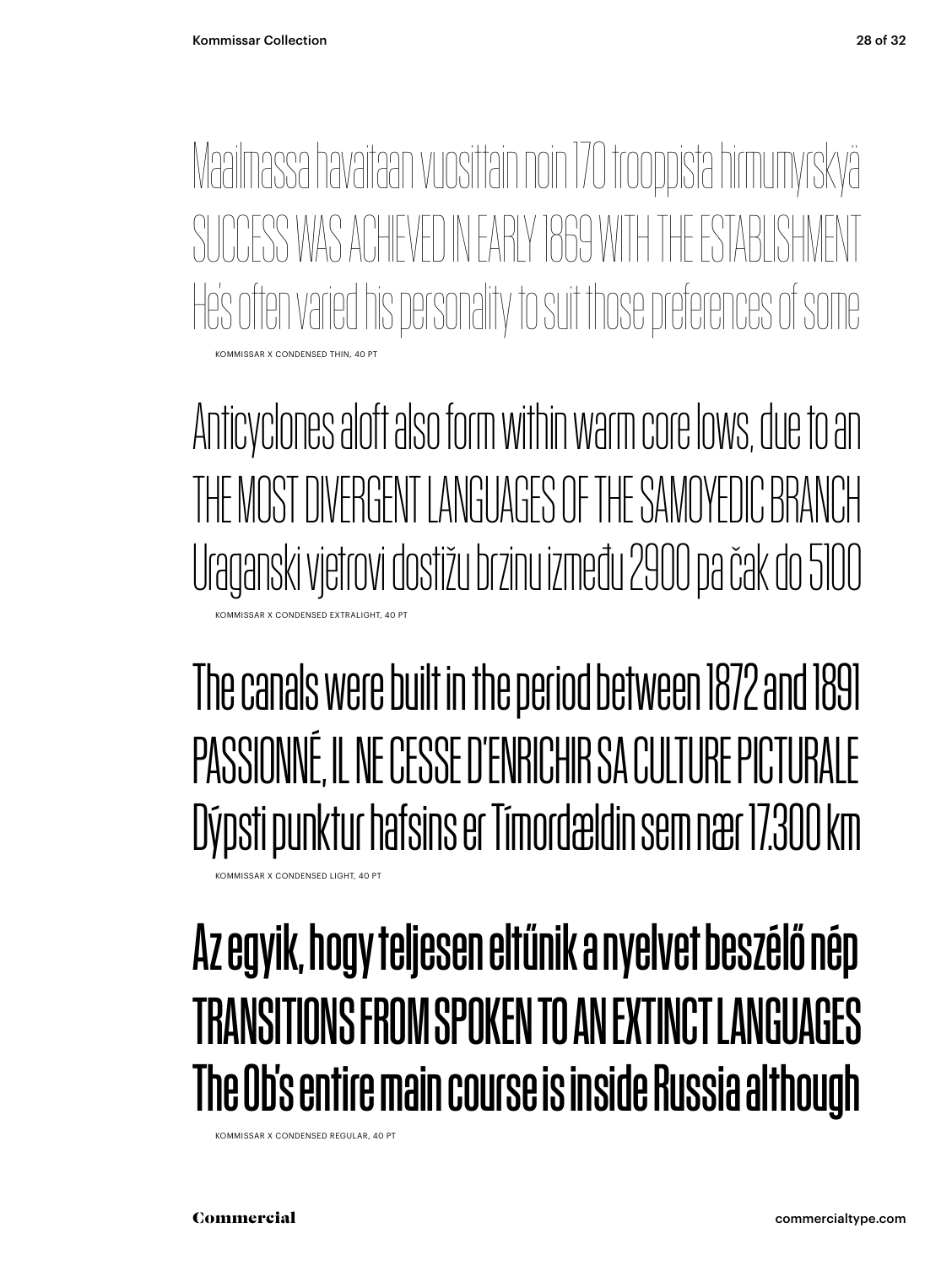### Its third formulation is credited to Swiss scientists NEW INSTITUTIONS SUCH AS THE EDUCATION SYSTEM Büyük kasırgalarda havanın akımı 4.717 m'den daha

**KOMMISSAR X CONDENSED MEDIUM, 40 PT** 

### **Tot de dood van koningin Victoria in 1901 waren er UNA VOLTA TAGLIATO, STAGIONATO ED ESSICCATO Nord for øen ligger Ombaisundet og Wetarsundet**

KOMMISSAR X CONDENSED BOLD, 40 PT

### Sommerfild went to the University of Göttingen ERSTERE TEILGEBIETE GELTEN AUCH ALS FÄCHER Legazpi dropped anchor in late August 1564 and

KOMMISSAR X CONDENSED ULTRA, 40 PT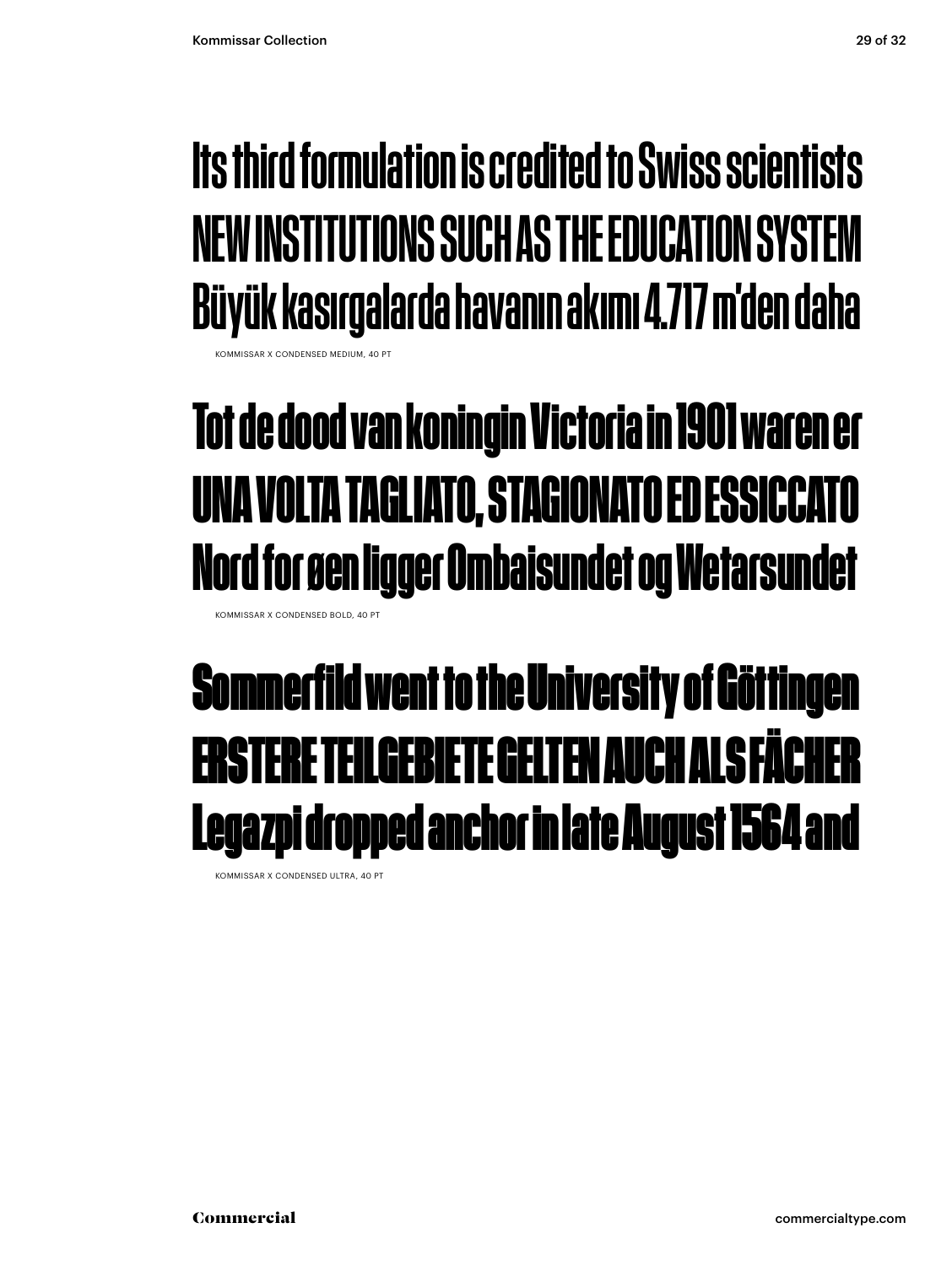KOMMISSAR X CONDENSED THIN, 24 PT From a cloud chamber photograph of cosmic rays American physicist Carl Anderson identified several tracks of JAN GROEIDE OP AAN DE EGELANTIERSGRACHT, SCHUIN TEGENOVER HET ST. ANDRIES

KOMMISSAR X CONDENSED EXTRALIGHT, 24 PT Mais leurs rapports étaient parfois difficiles à cause de la différence de leurs points de vue concernant PRVNÍM ŘEDITELEM SE STAL HISTORIK LUCIEN FEBVRE, KTERÉHO ROKU 1957 VYSTŘÍDAL FERNAND BRAUDEL

KOMMISSAR X CONDENSED LIGHT, 24 PT They announced that the 2017 concerts would return to a new locale within the Kenwood Estate A TRÓPUSI CIKLONOK ÍGY NAGY SZEREPET JÁTSZANAK A FÖLD HŐHÁZTARTÁSÁBAN, A TRÓPUSI MELEG

KOMMISSAR X CONDENSED REGULAR, 24 PT Lectures by Klein in 1895 and 1896 on rotating bodies led Klein and Sommerfeld to write a EL EDIFICIO CUENTA CON UNA RAMPA, QUE FUNDE COMO GALERÍA, Y SE EXTIENDE A LO LARGO AL

KOMMISSAR X CONDENSED MEDIUM, 24 PT Earmarked £27 billion to retrofit 1 million buildings & make them more energy efficient DURANTE L'ESTETE, INVECE, SI FORMA UN LEGNO PIÙ DENSO, CON CONDOTTI PIÙ PICCOLI E

**Nozīmīgākās tautsaimniecības nozares ir pārtikas pārstrāde, ķīmiskā rūpniecība THE SAME TIME, BEFORE SETTLING ON THE SITE FOR THE MUSEUM AT THE CORNFR** 

KOMMISSAR X CONDENSED BOLD, 24 PT

#### Binabahala ng sinkronika na pag-aaral ng wika ang kanyang anyo sa isang bigay 1IN SA NASOD, 7 KM SA S**idlakan sa Ul**o

KOMMISSAR X CONDENSED ULTRA, 24 PT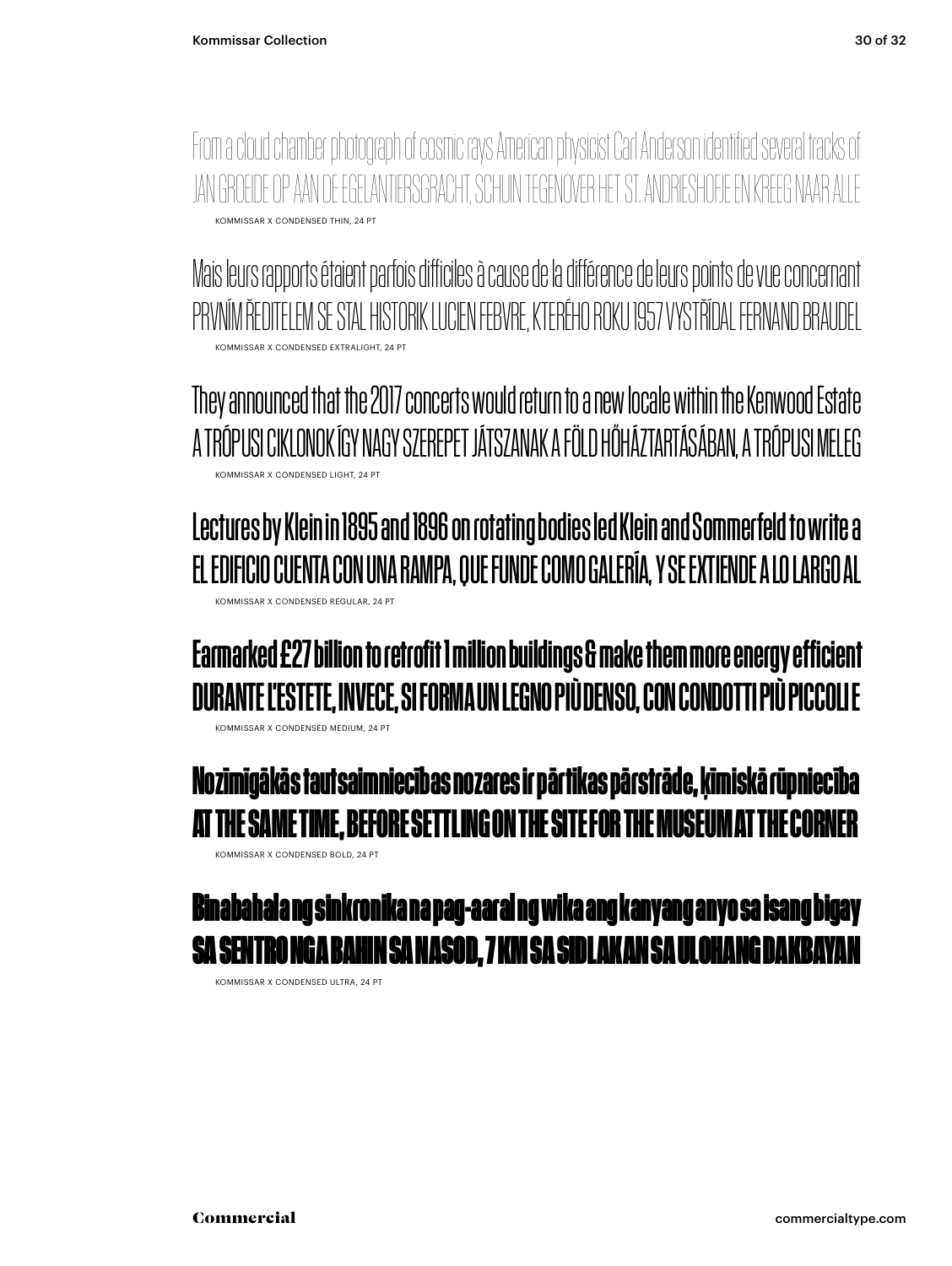During the construction of Harewood House KOMMISSAR X CONDENSED THIN, 50 PT

In 1959, the museum moved to its current KOMMISSAR X CONDENSED EXTRALIGHT, 50 PT

### O lună mai târziu, la aniversarea a 5 ani

MMISSAR X CONDENSED LIGHT, 50 PT

## A criação de uma seção dedicada à

KOMMISSAR X CONDENSED REGULAR

## Hendur leiðsögn doktorsverkefna

**MMISSAR X CONDENSED MEDIUM, 50 PT** 

## **Était l'une des rares personnes à**

KOMMISSAR X CONDENSED BOLD, 50 PT

### The unification of Buda & Óbuda

KOMMISSAR X CONDENSED ULTRA, 50 PT